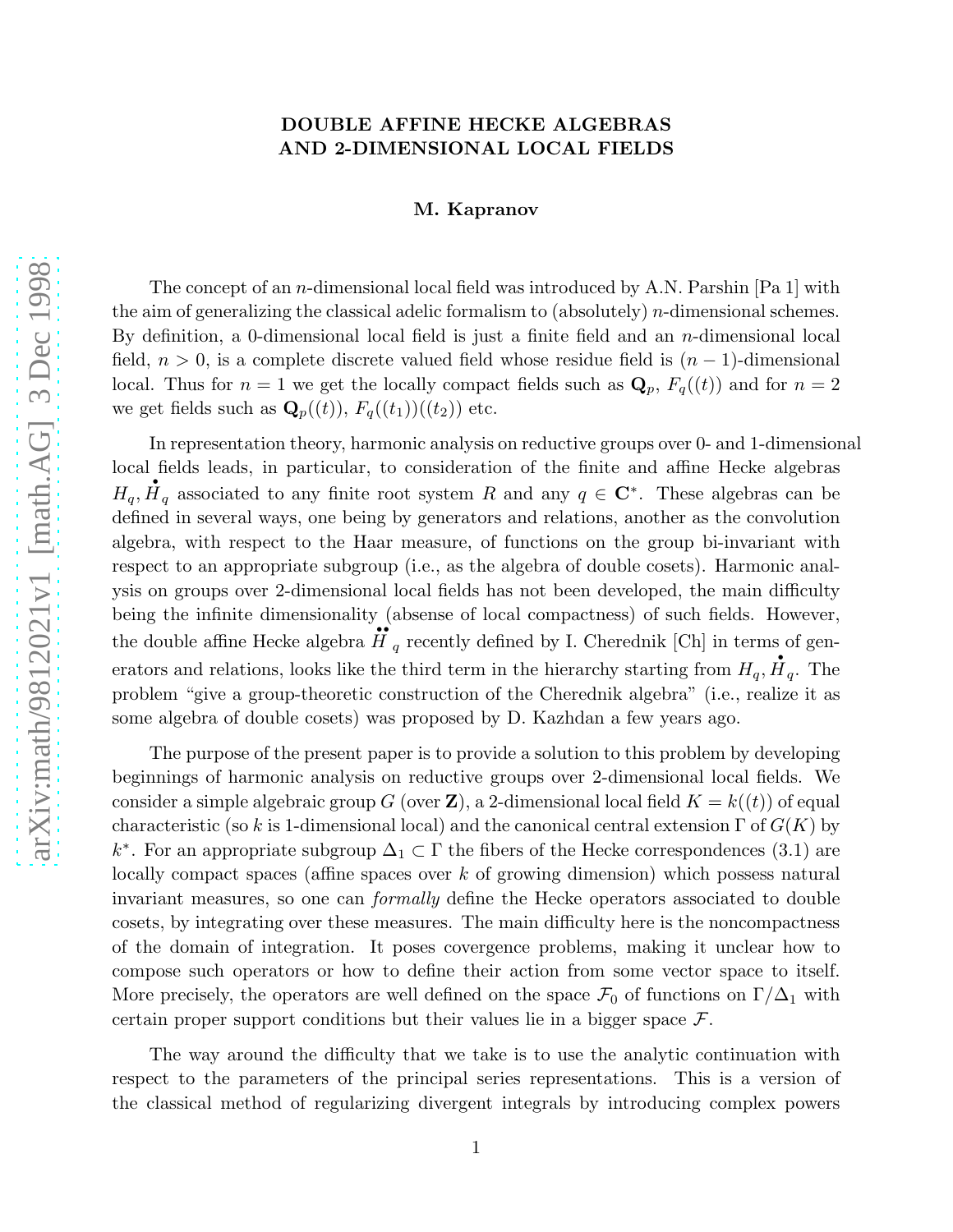of auxiliary polynomials into the integrand, so that the regularized integral comes out as a function (possibly meromorphic) of the complex exponents. In our nonarchimedean case such functions are rational, in appropriate variables. Then, we define the regularized Hecke algebra  $H(\Gamma, \Delta_1)$  to consist of certain linear combinations of the regularized Hecke operators with coefficients being rational functions of the principal series exponents. The rule to single out the admissible linear combinations is that they should preserve the space  $\mathcal{F}_0$ . The main result (Theorem 3.3.8) is that  $H(\Gamma,\Delta_1)$  is isomorphic to the (slight modification of) the Cherednik algebra associated to G.

These analytic difficulties seem unavoidable because we are dealing with an infinitedimensional group with no Haar measure. The approach presented here is not restricted to our particular choice of the subgroup  $\Delta_1$  but can be applied to other choices as well, in particular, to arbitrarily "deep" congruence subgroups  $\Delta' \subset \Delta_1$  (with  $\Delta_1/\Delta'$  locally compact). As in the familiar p-adic case, the resulting algebras, while not possessing a nice independent description, are nevertheless important for the general theory of representations of infinite-dimensional groups such as Γ. They will be studied is another paper.

Another general point which seems important for the future is the essential role of iterated ind- and pro-objects in the representation theory of groups over 2-dimensional local fields. Thus, the "spaces" of the principal series representations are in fact pro-vector spaces, the group itself is not a topological group at all but rather a group object in a certain iterated pro-ind-category and so on. The philosophy that topological concepts when applied to *n*-dimensional local fields,  $n \geq 2$ , become inadequate and should be replaced by considering ind/pro objects, was explicitly formulated by K. Kato [Kat]. In the present paper we use ind/pro-objects in a systematic way.

In order to keep the paper short, it was organized as follows. Section 1 contains the setup for the groups and homogeneous spaces we consider, including the issues related to the central extension. This material is mostly well known. Section 2 is a reminder on the Cherednik algebras. In Section 3 we explain our approach to constructing the regularized Hecke algebra and formulate the main theorem. We tried to split the construction into several steps so that they are easily generalizable to more complicated situations. Section 4 contains the proof of the main theorem by using the principal series intertwiners and a version of the Mellin transform. Finally, the Appendix contains the general constructions on ind/pro objects (such as function spaces etc.) necessary for the main text. Its content is used throughout the paper.

Among the (already fairly numerous) works on the Cherednik algebras two are most relevant for this paper. One is the paper [GG] which gives a construction in terms of equivariant K-theory, generalizing the results of [KL]. The other one is [GKV] where an "elementary" description was given by unraveling [KL] [GG] in terms of certain residue conditions. This description is in fact used here in an essential way, as the conditions of [GKV] match very precisely the singularity properties of the principal series intertwiners.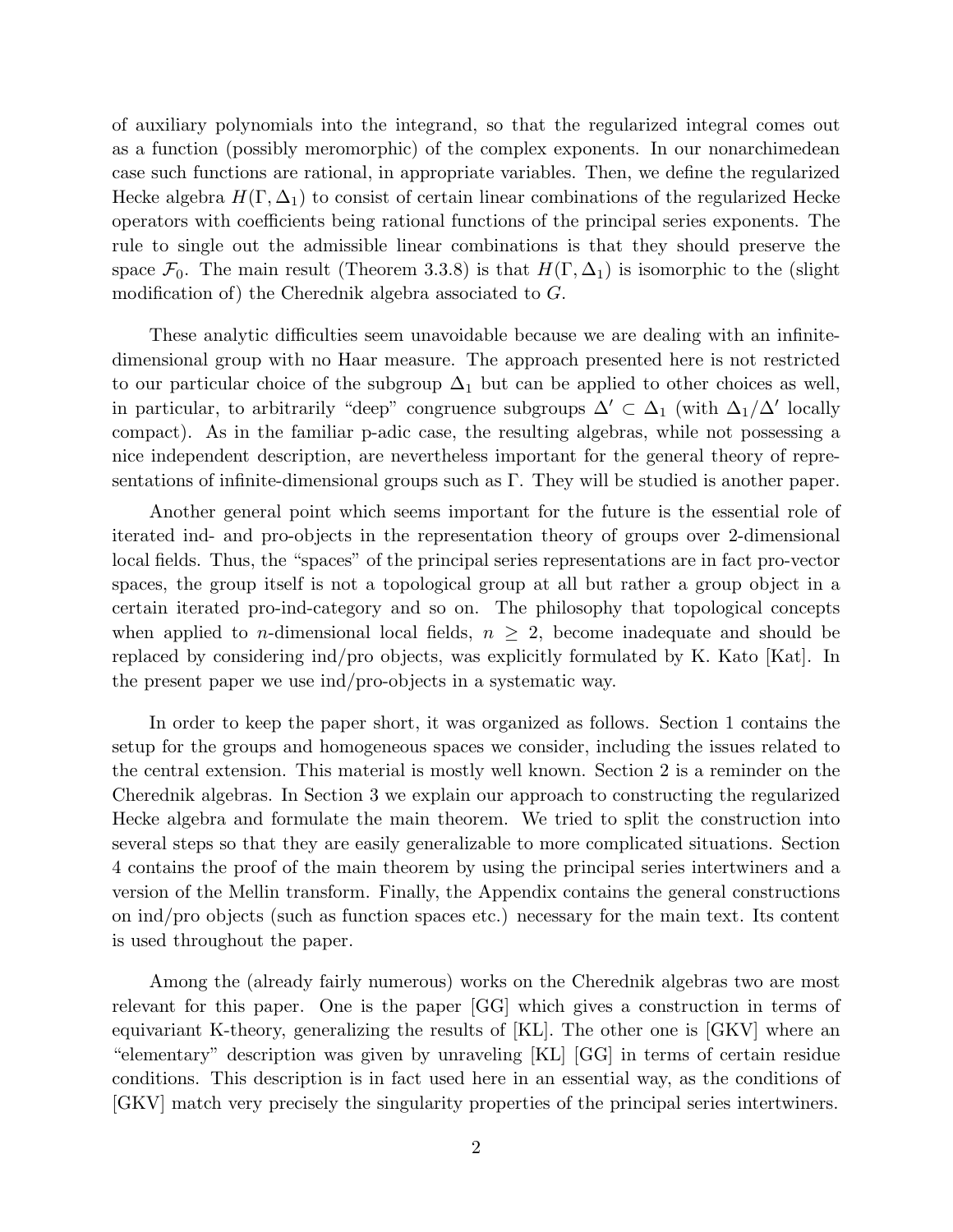I would like to thank A. Braverman, J. Bernstein, S. Evens, V. Ginzburg and A. Parshin for useful discussions and correspondence. In particular, work with V. Ginzburg on a related project stimulated my thinking about the questions addressed here. The work on this paper was partially supported by an NSF grant and a large part of it was carried out during a visit to the IHES in the summer of 1998.

## §1. P-adic loop groups and their homogeneous spaces.

(1.1) Root systems. We start by introducing notation, to be used in the rest of the paper. Let G be a split simple, simply connected algebraic group (over  $\mathbf{Z}$ ),  $T \subset B \subset G$ the fixed maximal torus and Borel subgroup,  $N = [B, B]$ . We regard  $G, B, N, T$  as group schemes.

Let  $L = \text{Hom}(\mathbf{G}_m, T)$  and  $L^{\vee} = \text{Hom}(T, \mathbf{G}_m)$  be the coweight and weight lattices of  $G; R \subset L^{\vee}$  the root system,  $R_{\text{sim}} \subset R_+ \subset R$  the sets of simple and positive roots. For  $\alpha \in R_+$  let  $\alpha^{\vee} \in L$  be the corresponding coroot. Let also  $\theta \in R_+$  be the maximal root and  $\rho \in L^{\vee}$  be the half-sum of positive roots. By  $h^{\vee}$  we denote the dual Coxeter number of G.

We denote by  $T = \text{Spec } \mathbb{C}[L]$  the complex torus dual to T. Let W be the Weyl group of G. It acts on L and  $L^{\vee}$ . Denote by

(1.1.1) 
$$
\Psi: L \to L^{\vee}, \quad \Psi(a) = \frac{1}{h^{\vee}} \sum_{\alpha \in R_{+}} (\alpha, a) \alpha
$$

the minimal W-invariant integral scalar product on  $L$ , see [Kac],  $\S6$ .

Let  $L_{\text{aff}} = \mathbf{Z} \oplus L$ ,  $L_{\text{aff}}^{\vee} = \mathbf{Z} \oplus L^{\vee}$  be the lattices of affine (co)weights of G. They are dual to each other. Let

$$
\widehat{R} = \{(n, \alpha), \alpha \in R, n \in \mathbf{Z}\} \subset L_{\text{aff}}^{\vee}, \quad \widehat{R}_{+} = (\{0\} \times R_{+}) \cup (\mathbf{Z}_{>0} \times R)
$$

be the system of affine roots of  $G$  and the set of positive affine roots. The set of simple affine roots will be denoted by

$$
\widehat{R}_{\text{sim}} = (\{0\} \times R_{\text{sim}}) \cup \{(1, -\theta)\}.
$$

let  $\widehat{W} = L \propto W$  be the affine Weyl group of G, generated by the reflections  $s_{\alpha}, \alpha \in \widehat{R}_+$ . We denote by  $\leq$  the Bruhat order on  $\widehat{W}$ . . Let  $l : \widehat{W} \to \mathbf{Z}_{+}$  be the length function. The group  $\widetilde{W}$  acts **Z**-linearly on  $L_{\text{aff}}^{\vee}$  by

$$
(1.1.2) \t w(m, b) = (m, w(b)), \ w \in W, \quad a(m, b) = (m + (a, b), b), \ a \in L.
$$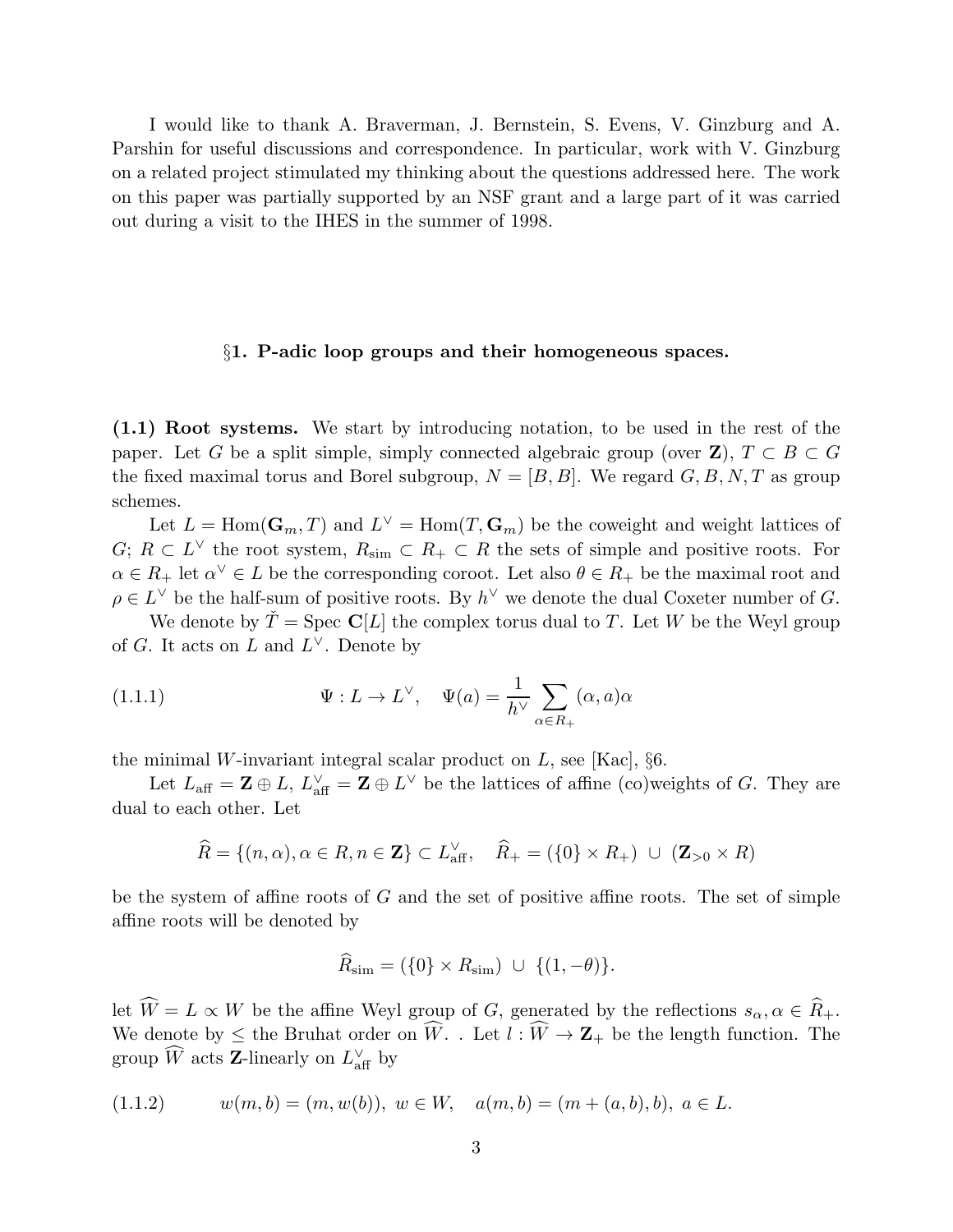We will also need the action on  $L_{\text{aff}}$  given by

$$
(1.1.3) \t w \circ (m, b) = (m, w(b)), w \in W, \t a \circ (m, b) = (m + \Psi(a, b), b), a \in L.
$$

The action (1.1.2) preserves  $\widehat{R}$ , and we set

(1.1.4) 
$$
D(w) = \{ \alpha \in \widehat{R}_+ : w(\alpha) \in \widehat{R}_- \}, \quad w \in \widehat{W}.
$$

Then  $|D(w)| = l(w)$ . Let

(1.1.5) 
$$
\widehat{\rho} = (-h^{\vee}, \rho) \in L_{\text{aff}}^{\vee}
$$

be the standard substitute for the half-sum of positive affine roots, see [PS] §14.3. It satisfies  $(\hat{\rho}, \alpha^{\vee}) = 1$  for any  $\alpha \in \hat{R}_{sim}$ . We set

(1.1.6) 
$$
\widehat{\delta}(w) = \widehat{\rho} - w(\widehat{\rho}) = \sum_{\alpha \in D(w)} \alpha, \quad w \in \widehat{W}.
$$

Let also

(1.1.7) 
$$
T_{\text{aff}}(\mathbf{C}) = \text{Spec } \mathbf{C}[L_{\text{aff}}^{\vee}], \quad \check{T}_{\text{aff}} = \text{Spec } \mathbf{C}[L_{\text{aff}}]
$$

to be the affine tori corresponding to  $T(\mathbf{C}), \tilde{T}$ .

 $(1.2)$  Groups and homogeneous spaces. Let k be a complete discrete valued field with residue field  $F_q$  and  $K = k((t))$ . So K is a complete discrete valued field with residue field  $k$ , thus a 2-dimensional local field in the sense of  $[Pa1]$ . We use the notations  $\mathcal{O}_K = k[[t]]$ ,  $\mathbf{m}_K = tk[[t]]$  for the ring of integers and maximal ideal of K and  $\mathcal{O}_k$ ,  $\mathbf{m}_k$  for the analogous subrings in k. Denote  $\pi_K : \mathcal{O}_K \to k$ ,  $\pi_k : \mathcal{O}_k \to F_q$  the projections and set  $\mathcal{O}' = \pi_K^{-1}(\mathcal{O}_k) \subset \mathcal{O}_K$ . The quotient  $K^*/\mathcal{O}^*$  will be denoted  $\epsilon$ . It is a free Abelian group of rank 2 fitting into a natural exact sequence

$$
(1.2.1) \t\t 0 \to \mathbf{Z} \to \epsilon \to \mathbf{Z} \to 0.
$$

Let G be as in (1.1). The semidirect product  $W = W \propto (L \otimes \epsilon)$  will be called the double affine Weyl group for G, see [Pa2]. Consider the group  $G(K)$  and the following three subgroups:

(1.2.2)  
\n
$$
D_0 = \{ g \in G(\mathcal{O}') : \pi_k(\pi_K(g)) \in B(F_q) \}, \quad D_1 = \{ g \in G(\mathcal{O}_K) : \pi_K(g) \in T(\mathcal{O}_k)N(k) \},
$$
\n
$$
D_2 = T(\mathcal{O}')N(K).
$$

Thus  $D_2$  is a natural "connected component" of the Borel subgroup in  $G(K)$ ,  $D_1$  is a similar connected component of the Iwahori subgroup in  $G(K)$  (where K is considered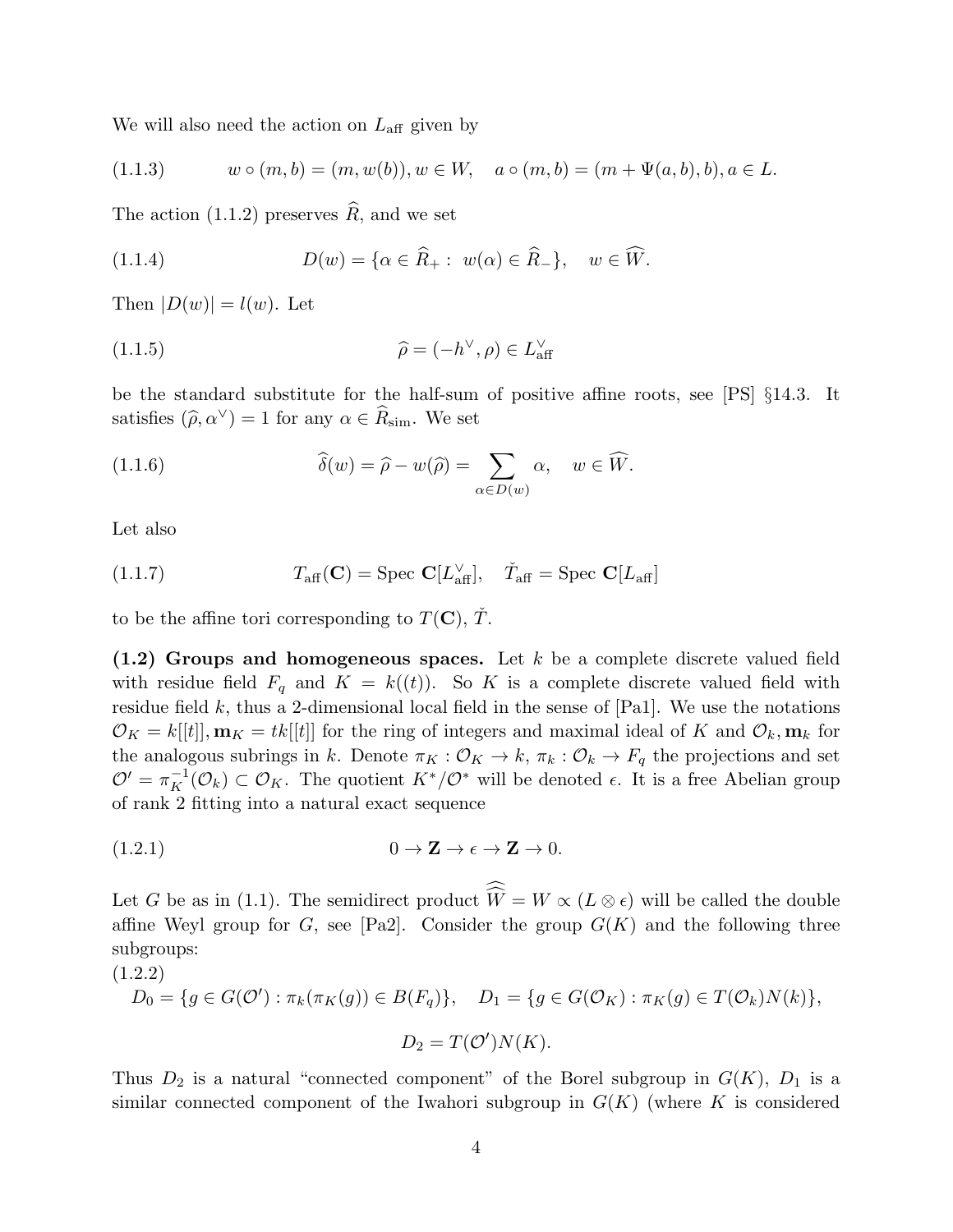just as a local field with residue field k), and  $D_0$  is the "double-Iwahori" subgroup (cf. [Pa2]).

Let  $\overline{\omega}_1 \in \mathbf{m}_k$  be a uniformizer of k and  $\overline{\omega}_2 = t$  be the standard uniformizer of K. This choice of uniformizers gives an identification

$$
\mathbf{Z}^2 \to \epsilon, \quad (i,j) \mapsto \varpi_1^i \varpi_2^j \bmod (\mathcal{O}')^*
$$

and therefore an identification  $L \oplus L \to L \otimes \epsilon$ , as well as a realization of  $L \otimes \epsilon$  as a subgroup in  $K^*$ . Choose also a lifting of W to a subgroup in  $G(\mathcal{O}')$ . Then we get an embedding  $W\subset G(K).$ 

(1.2.3) Proposition. For any  $i, j = 0, 1, 2$  we have the decomposition

$$
G(K) = \coprod_{w \in \widehat{\widehat{W}}} D_i w D_j
$$

and the resulting identification  $D_i \backslash \Gamma/D_j \to W$  is canonical (independent on the choice of lifting).

Proof: If E is a field, we have the Bruhat decomposition  $G(E) = \coprod_{w \in W} B(E)wB(E)$ . If  $(E, E)$  is a local field, then we have the Bruhat-Tits and Iwasawa decompositions

$$
G(E) = \coprod_{w \in \widehat{W}} IwI = \coprod_{a \in L} G(\mathcal{O}_E)aN(E)
$$

where  $I$  is the Iwahori subgroup. The proposition is obtained by iterated application of the Bruhat decomposition to the fields  $K, k, F_q$  and of the Bruhat-Tits and Iwasawa decompositions to the local fields  $(K, k)$  and  $(k, F_q)$ , see the argument in [Pa2], §2 for the group  $PGL_n$ .

In this paper we will be mostly interested in the subgroup  $D_1$ .

Let  $I = \pi_K^{-1}(B(k))$  be the Iwahori subgroup in  $G(K)$ . Consider the following homogeneous spaces:

(1.2.4) 
$$
\widehat{X} = G(K)/G(\mathcal{O}_K), \quad \widehat{F} = G(K)/I_K, \quad \mathcal{M} = G(K)/D_1.
$$

The set  $\widehat{F}$  is the "affine flag variety" of G, see [Lu 1]. Let  $\mathcal{B}(G, K/k)$  be the Bruhat-Tits building associated to G and the local field  $(K, k)$ . Then  $\widehat{X}$  is a  $G(K)$  -orbit on the set of vertices of  $\mathcal{B}(G, K/k)$  while  $\widehat{F}$  is a  $G(K)$ -orbit on the set of flags of type (vertex, maximal cell) in  $\mathcal{B}(G, K/k)$ . According to the general properties of affine buildings, see [Br], the link of any vertex v of  $\mathcal{B}(G, K/k)$  is a spherical building associated to G and k, and as such, is the boundary of a locally finite Bruhat-Tits building  $\beta_v$  isomorphic to  $\mathcal{B}(G, k/F_q)$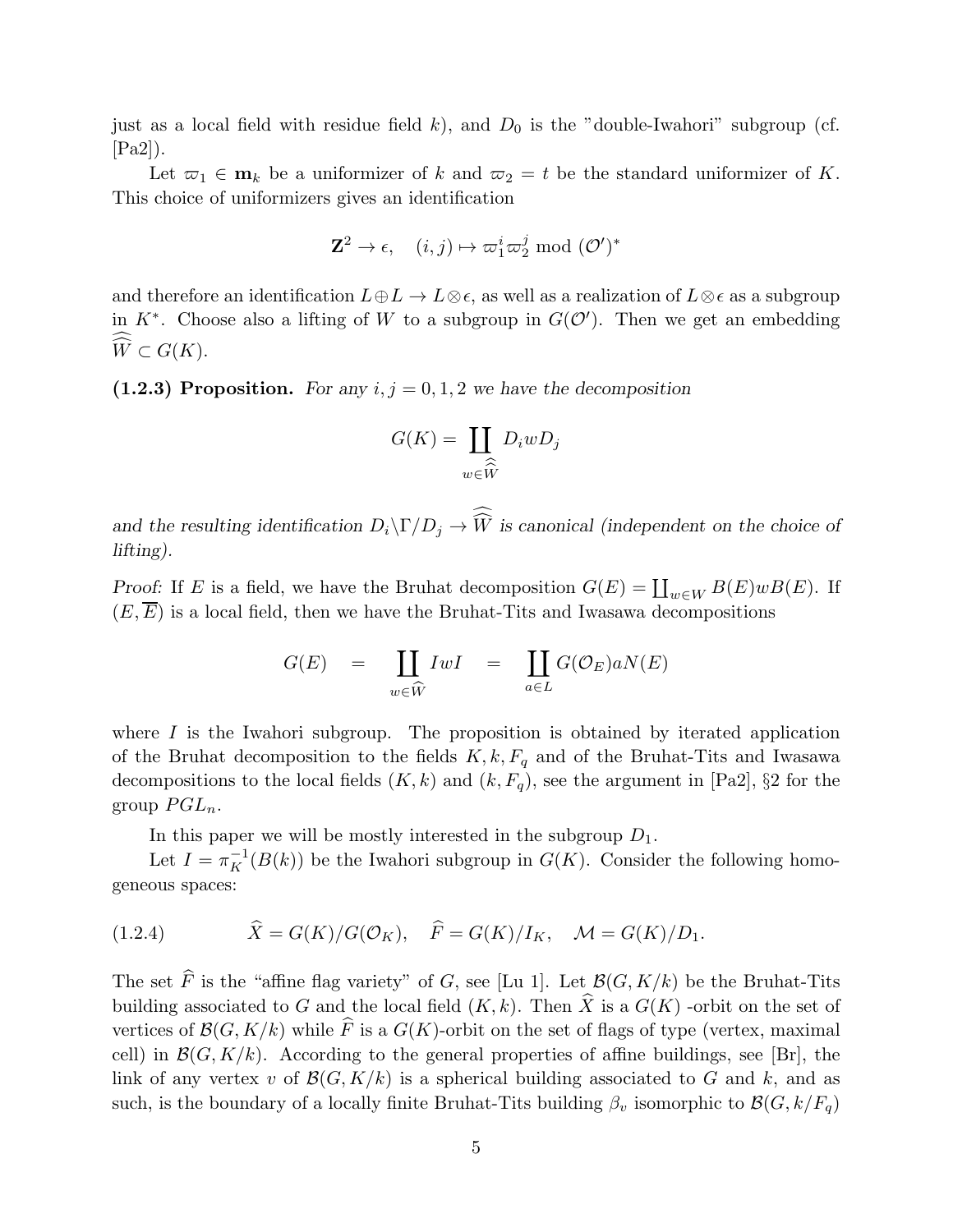(conveniently referred to as "microbuilding"). Cf. the construction of the double Bruhat-Tits building by A. N. Parshin [Pa2]. The set  $\mathcal M$  is naturally identified with the set of all the horocycles in all the microbuildings  $\beta_v$ . We have the projections

$$
(1.2.5) \t\t\t p_1 : \widehat{F} \to \widehat{X}, \quad p_2 : \mathcal{M} \to \widehat{F}
$$

with fibers of  $p_1$  identified with  $F = G(k)/B(k)$  and the fibers of  $p_2$  being L-torsors.

The Bruhat-Tits decomposition associated to G and the local field  $(K, k)$  allows us to speak about the relative position  $w(b, b') \in \widehat{W}$  of two points  $b, b' \in \widehat{F}$ . Denote by  $U_w(b) \subset \widehat{F}$  the set of b' such that  $w(b, b') = w$  (affine Schubert cell). Set also

(1.2.6) 
$$
\overline{U}_w(b) = \bigcup_{w' \leq w} U_w(b),
$$

where  $w' \leq w$  stands for the Bruhat order. For the following, see [Lu 1].

(1.2.7) Theorem. Each  $\bar{U}_w(b)$  has a natural structure of a projective algebraic variety over k of dimension  $l(w)$ , so that  $U_w(b)$  is an open subvriety isomorphic to the affine space. The set  $\widehat{F}$  has therefore a structure of (the set of k-points of) an ind-object in the category of projective algebraic varieties over k. The group  $G(K)$  acts on  $\widehat{F}$  by automorphisms of an ind-object.

(1.2.8) Corollary.  $\hat{F}$  has a natural topology, the inductive limit of compact totally disconnected topologies on the  $\bar{U}_w(b)$ . The action of  $G(K)$  is by homeomorphisms.

(1.3) The central extension. Recall the general theory of Steinberg-Moore-Matsumoto [Mat]. Let E be any field, B be an Abelian group and  $s: E^* \times E^* \to B$  be a Steinberg symbol, i.e., a bi-homomorphic map satisfying the identity  $s(x, 1 - x) = 1$ . To this data Matsumoto associates a central extension

(1.3.1) 
$$
1 \to B \to \widetilde{G}(E)_s \stackrel{p}{\to} G(E) \to 1.
$$

As with any central extension, (1.3.1) gives rise to the commutator map

(1.3.2) 
$$
c_s: G(E) \times G(E) \to B, \quad c_s(x, y) = [\tilde{x}, \tilde{y}] \in B, \ p(\tilde{x}) = x, p(\tilde{y}) = y,
$$

which is characterized by the property:

(1.3.3) 
$$
c_s(\lambda^a, \mu^b) = c(\lambda, \mu)^{\Psi(a, b)}, \quad \lambda, \mu \in K^*, \ a, b \in L = \text{Hom}(\mathbf{G}_m, T).
$$

Here  $\Psi$  is as in (1.1.1). We specialize this construction to  $E = K, B = k^*$  and s being the tame symbol

(1.3.4) 
$$
s_{\text{tame}}(x,y) = (-1)^{\text{ord}(x)\text{ord}(y)} \pi \left(\frac{x^{\text{ord}(y)}}{y^{\text{ord}(x)}}\right).
$$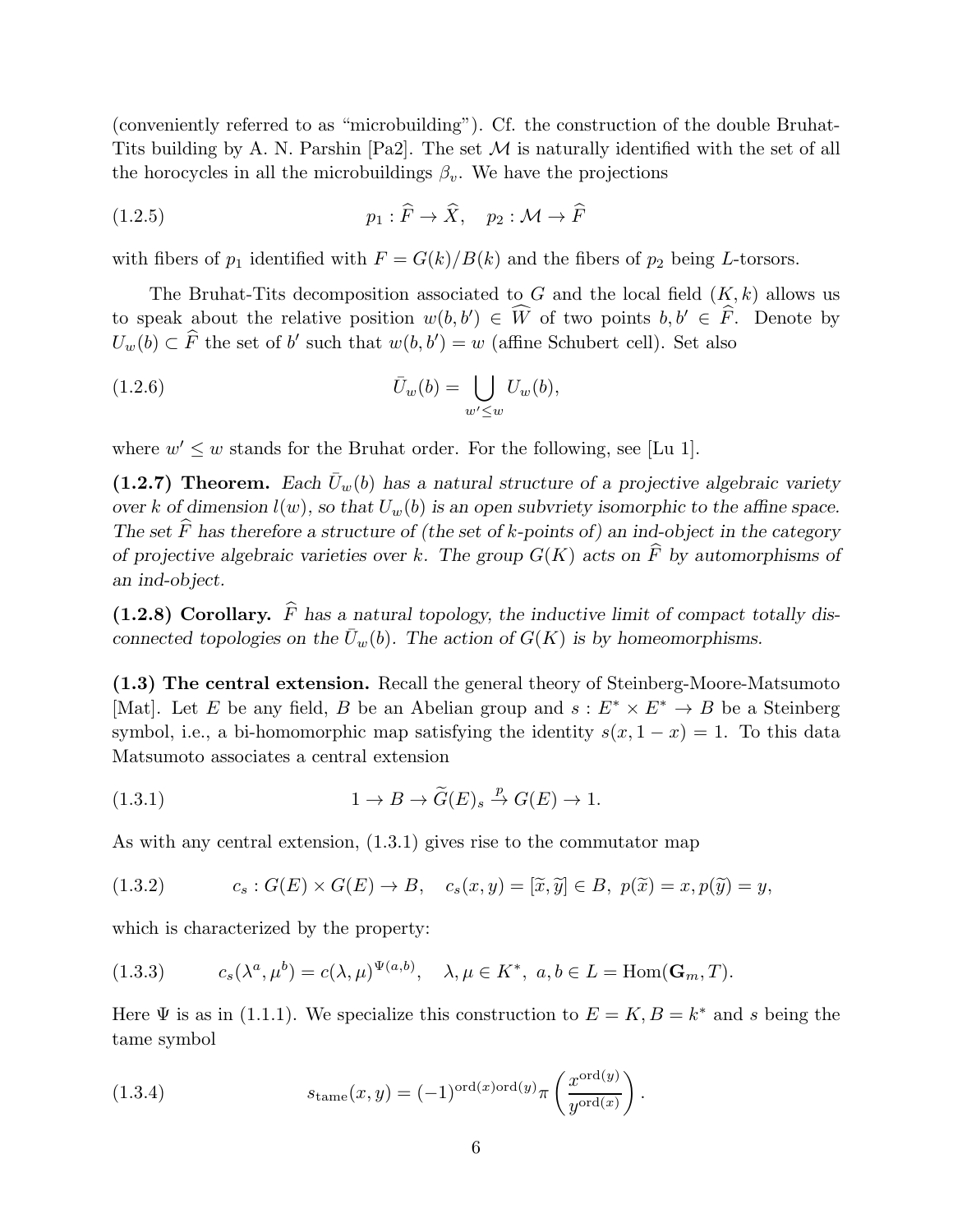We denote the corresponding central extension by

(1.3.5) 
$$
1 \to k^* \to \Gamma \to G(K) \to 1.
$$

(1.3.6) Proposition. The extension  $\Gamma$  canonically splits over any of the subgroups  $D_i \subset \Gamma$ defined in (1.2.2).

Proof: Let  $M = \text{Norm}(T)$  be the normalizer of T. Matsumoto's explicit construction of  $G(E)$ , for any E, s, is done in two steps, see [Mat], [Mil]. First, one considers the group scheme  $M = \text{Norm}(T)$ , the normalizer of T and constructs a central extension  $M(E)_{s} \to M(E)$  by using s. Then, one considers the retraction  $\rho: G(E) \to M(E)$ given by the Bruhat decomposition, i.e.,  $\rho(g)$  is the unique element  $m \in M(E)$  such that  $g = u_1 m u_2$  with  $u_i \in N(E)$ . The extension  $G(E)_s$  is defined as a subgroup of bijections of  $M(E) \times_{M(E)} G(E)$  generated by certain bijections  $u_{\alpha}(e), e \in E, h_{\alpha}(e), e \in E^*, w_{\alpha}, \alpha \in R_+,$ mimicking respectively the action of Chevalley generators from  $N(E)$ , of the elements of  $T(E)$  and of elements of W labelled by  $\alpha$ . In our case  $E = K, B = k^*, s = s_{tame}$ . So it is clear that the extension is trivial on  $D_2 = N(E)T(O')$ , as s vanishes on  $O^* \supset (O')^*$ . As for  $D_i$ ,  $i = 0, 1$ , they both lie in  $G(\mathcal{O})$ , and in fact the extension is trivial over  $G(\mathcal{O})$ because of the decomposition  $G(\mathcal{O}) = N(\mathcal{O})M(\mathcal{O})N(\mathcal{O})$  and again of triviality of the tame symbol on  $\mathcal{O}^*$ .

According to the above proposition, we can and will view  $D_i$  as subgroups in  $\Gamma$  and denote  $\Delta_i = \mathcal{O}_k^* \cdot D_i \subset \Gamma$ . We will be mostly interested in the case  $i = 1$  and denote  $\Xi = \Gamma/\Delta_1$ . Thus  $\Xi \to \mathcal{M} = \Gamma/\Delta_1$  is a **Z**-torsor, or, equivalently,

$$
(1.3.7) \t\t\t p: \Xi \to \widehat{F}
$$

is an  $L_{\text{aff}}$ -torsor (in the set-theoretical sense). For every  $b \in \overline{F}$  we denote  $\Xi_b = p^{-1}(b)$ .

(1.4) The affine Heisenberg-Weyl group. Note that the composite map

$$
K^* \otimes_{\mathbf{Z}} K^* \stackrel{\{,\}}{\to} k^* \stackrel{\text{ord}_k}{\to} \mathbf{Z}
$$

descends to a nondegenerate skew-symmetric pairing  $\sigma : \Lambda^2(\epsilon) \to \mathbb{Z}$ , where  $\epsilon$  is as in (1.2.1). We get therefore a W-invariant skew-symmetric pairing  $\Psi \otimes \sigma$  on  $L \otimes \epsilon$  and can form the corresponding central extension

(1.4.1) 
$$
1 \to \mathbf{Z} \to L \widetilde{\otimes} \epsilon \to L \otimes \epsilon \to 1,
$$

(the Heisenberg group) for which the commutator pairing is equal to  $\Psi \otimes \sigma$ . This pairing being W-invariant, we have a natural W-action on  $L\otimes \epsilon$ .

(1.4.2) Definition. The (double) affine Heisenberg-Weyl group is the semidirect product  $W := W \propto (L \otimes \epsilon).$ 

The following is then straightforward.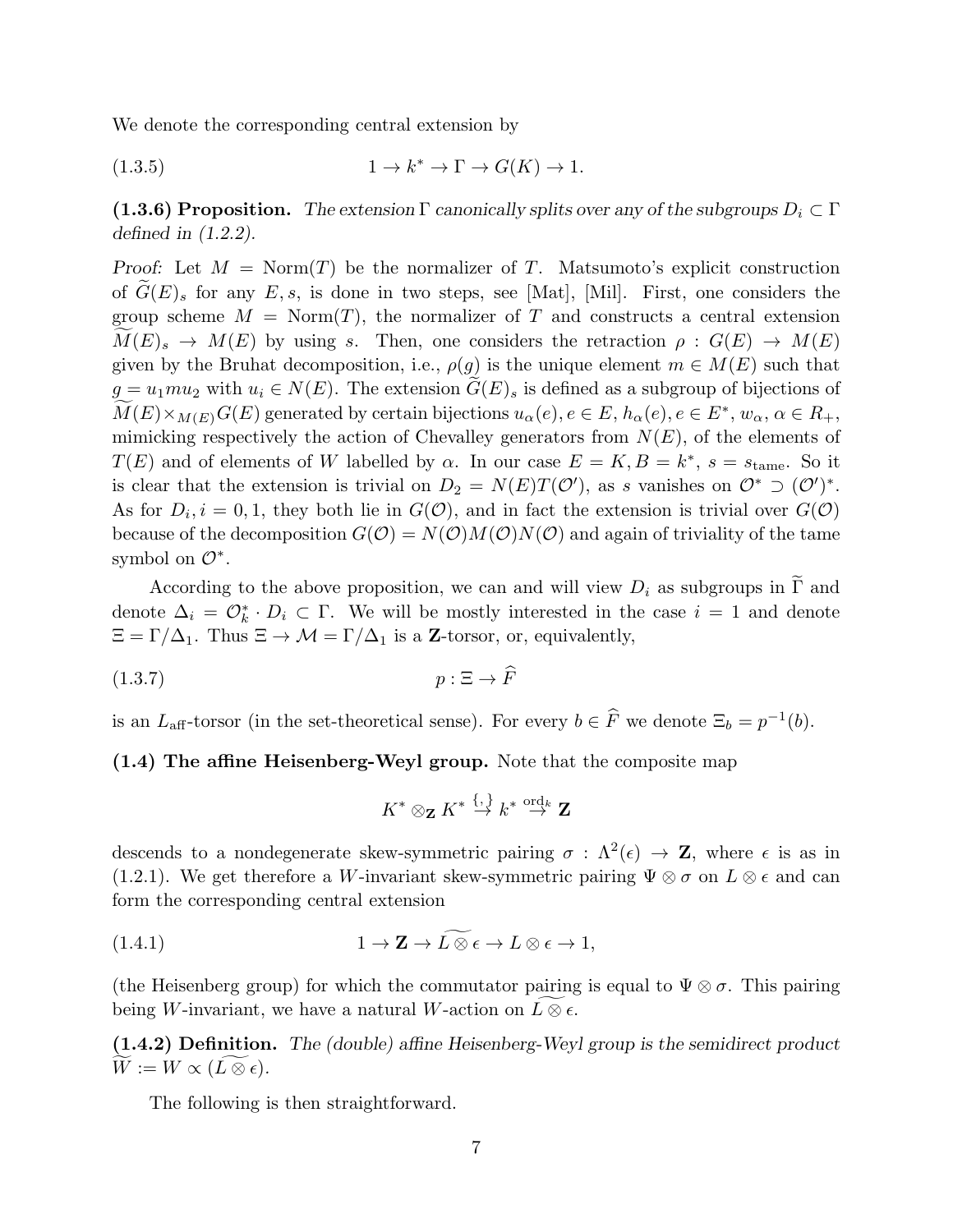(1.4.3) Proposition. We is isomorphic to  $\widehat{W} \propto L_{\text{aff}}$ , the semidirect product with respect to the action  $(1.1.3)$ .

The embedding  $W \subset G(K)$  chosen in (1.2) induces an embedding  $W \subset \Gamma$  and (1.2.3) implies

(1.4.5) Proposition. For any  $i, j = 0, 1, 2$  we have the decomposition

$$
\Gamma = \coprod_{w \in \widetilde{W}} \Delta_i w \Delta_j
$$

and the resulting identification  $\Delta_i\backslash\Gamma/\Delta_j\to\widetilde{W}$  is canonical (independent on the choice of liftings).

From this, together with (1.4.3), we deduce:

(1.4.6) Proposition. (a) For every  $b, b' \in \widehat{F}$  such that  $w(b, b') = w \in \widehat{W}$ , we have a natural identification of torsors  $j_{bb'} : \Xi_b \to \Xi_{b'}$ , compatible with the identification w :  $L_{\text{aff}} \to L_{\text{aff}}$  of the structure groups. These identifications are Γ-equivariant and satisfy the transitivity conditions.

(b) The  $\Gamma$ -orbit on  $\Xi \times \Xi$  associated to  $(w, l) \in \widetilde{W} = \widehat{W} \propto L_{\text{aff}}$ , is the subset

$$
\Sigma_{w,l} = \left\{ (\xi,\xi') \in \widehat{\Xi} \times \widehat{\Xi} \middle| \xi \in \widehat{\Xi}_b, \xi' \in \widehat{\Xi}_{b'}, w(b,b') = w, \xi' = j_{bb'}(\xi) + l \right\}.
$$

In particular,  $p : \Xi \to \widehat{F}$  identifies  $\Sigma_{w,l} \cap (\{\xi\} \times \Xi)$  with the Schubert cell  $U_w(p(\xi))$ .

The purpose of this paper is to make sense of the Hecke algebra of  $\Gamma$  by  $\Delta_1$ .

#### §2. Cherednik algebras.

 $(2.1)$  The definitions. We keep the notation of  $(1.1)$ . As G is assumed simply connected, L is spanned by coroots. Let  $Q \subset L^{\vee}$  be the lattice spanned by the roots, so that  $L \subset Q^{\vee}$ . Note that  $\widehat{W} = W \propto L$  while  $\widehat{W}_{ad} = W \propto Q^{\vee}$  is the extended affine Weyl group corresponding to  $G_{ad}$ , the adjoint quotient of G. Let  $m \in \mathbb{Z}_+$  be the minimal number such that  $m \cdot (a, b) \in \mathbb{Z}$  for any  $a \in Q^{\vee}, b \in L^{\vee}$ . Set

(2.1.1) 
$$
P_{\text{aff}} = L^{\vee} \oplus \frac{1}{m} \mathbf{Z}, \quad \widetilde{T}^{\text{aff}}(\mathbf{C}) = \text{Spec } \mathbf{C}[P_{\text{aff}}] = \widetilde{T}(\mathbf{C}) \times \text{Spec } \mathbf{C}[\zeta^{\pm 1/m}].
$$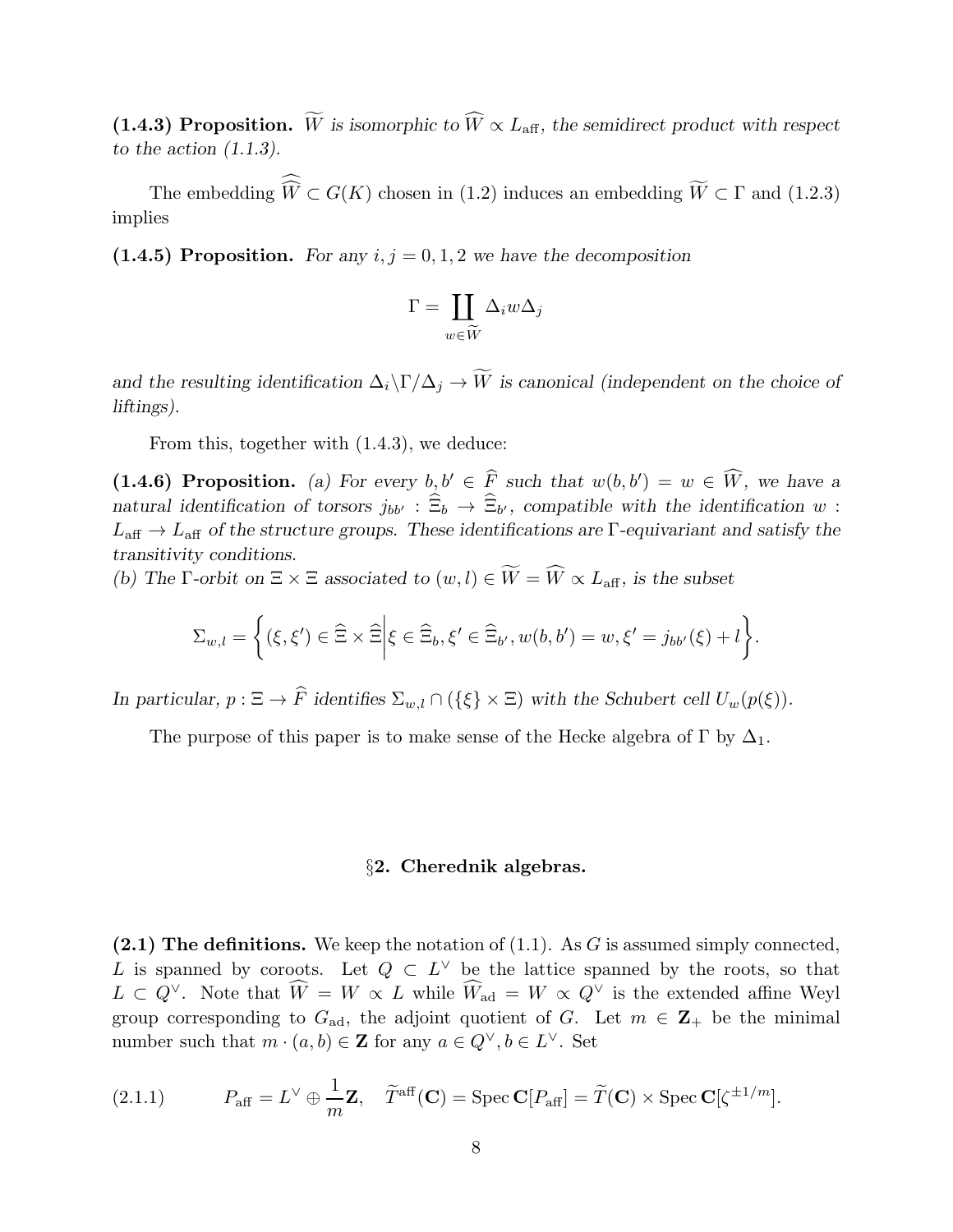Here  $\zeta$  is an independent variable which we will think of as the second coordinate on the torus  $\widetilde{T}^{\text{aff}}(\mathbf{C})$ , writing a typical point of this torus as  $\lambda = (\overline{\lambda}, \zeta)$  with  $\lambda \in \widetilde{T}(\mathbf{C})$ . The group  $\widehat{W}_{\text{ad}}$  acts on  $\widetilde{T}^{\text{aff}}(\mathbf{C})$  by

(2.1.2) 
$$
a(\lambda, \zeta) = (\zeta^a \cdot \lambda, \zeta), \ a \in Q^{\vee} \quad w(\lambda, \zeta) = (w(\lambda), \zeta), \ w \in W.
$$

Here the meaning of  $\zeta^a$  is as follows. To a, there corresponds a homomorphism  $L^{\vee} \to \frac{1}{m}\mathbf{Z}$ taking  $b \mapsto (b, a)$ . To this homomorphism we associate a homorphism of tori Spec  $\mathbf{C}[\zeta^{\pm 1/m}] \to$ T whose value on  $\zeta$  is denoted by  $\zeta^a$ .

Let  $\Pi \subset \widehat{W}_{ad}$  be the subgroup of elements of length 0. It acts naturally on  $P_{\text{aff}}$ .

Let  $r \in \mathbb{C}^*$  be a fixed nonzero number. The Cherednik algebra  $\mathcal{H} = \mathcal{H}_r$ , associated to the root system of  $G$  is, by definition [Ch], generated by the elements

$$
\zeta^{\pm 1/m}, \quad \tau_w, w \in \widehat{W}, \quad \tau_\pi, \pi \in \Pi, \quad Y_b, b \in P
$$

subject to the following relations:

 $(2.1.3) \zeta$  is central and the Y<sub>b</sub> form the group algebra  $\mathbb{C}[L^{\vee}]$ , i.e., Y<sub>0</sub> = 1 and Y<sub>b</sub>Y<sub>b'</sub> = Y<sub>bb'</sub>; the  $\tau_w$  and  $\tau_{\pi}$  form an affine Hecke algebra of  $G_{ad}$ , see, e.g., [GKV]. We abbreviate  $\tau_{s_{\alpha}}$ ,  $\alpha \in R_+$ , to  $\tau_\alpha$  and  $\tau_{s_{\alpha_0}}$  to  $\tau_0$ . We also write  $Y_{(b,n)} = Y_b \zeta^n$  for  $(b,n) \in P_{\text{aff}}$ .

(2.1.4) 
$$
\tau_{\alpha} Y_b \tau_{\alpha}^{-1} = Y_b Y_{\alpha}^{-1}, \quad \alpha \in R_{\text{sim}}, (b, \alpha^{\vee}) = 1.
$$

(2.1.5) 
$$
\tau_0 Y_b \tau_0^{-1} = Y_b Y_\theta^{-1} \zeta, \quad (b, \theta^\vee) = 1.
$$

(2.1.6) 
$$
\tau_{\alpha} Y_b = Y_b \tau_{\alpha}, \quad \alpha \in R_{\text{sim}}, (b, \alpha) = 0.
$$

(2.1.7) 
$$
\tau_{\pi} Y_b \tau_{\pi}^{-1} = Y_{\pi(b)}, \quad \pi \in \Pi.
$$

(2.2) The residue construction. In this paper we will use another construction of the Cherednik algebra which does not use generators and relations. This construction was given in [GKV].

For  $\alpha = (n, \bar{\alpha}) \in \widehat{R}$ , so that  $n \in \mathbb{Z}$  and  $\bar{\alpha} \in R$ , and for  $\lambda = (\bar{\lambda}, n) \in \widetilde{T}^{\text{aff}}(\mathbb{C})$  we denote  $\lambda^{\alpha} = \zeta^{n} \bar{\lambda}^{\bar{\alpha}}$  and set, for any  $z \in \mathbb{C}^{*}$ ,

(2.2.1) 
$$
\widetilde{T}_{\alpha,z}^{\text{aff}} = \{ \lambda \in \widetilde{T}^{\text{aff}}(\mathbf{C}) : \lambda^{\alpha} = z \}.
$$

Let  $\mathbf{C}(\widetilde{T}^{\text{aff}})$  be the field of rational functions on  $\widetilde{T}^{\text{aff}}(\mathbf{C})$ . It is acted upon by  $\widehat{W}_{ad}$ , via (2.1.2). Let  $\mathbf{C}(\widetilde{T}^{\text{aff}})[\widehat{W}_{ad}]$  be the corresponding twisted group algebra. Its elements are finite formal sums  $\sum$  $w \in \widehat{W}_{ad}$   $f_w(t)[w]$ , with  $f_w(t) \in \mathbf{C}(\widehat{T}^{aff})$  and the multiplication given by the rules:

(2.2.2) 
$$
[w][w'] = [ww'], \quad [w]f = f^{w}[w], \ f^{w}(\lambda) = f(w^{-1}(\lambda)).
$$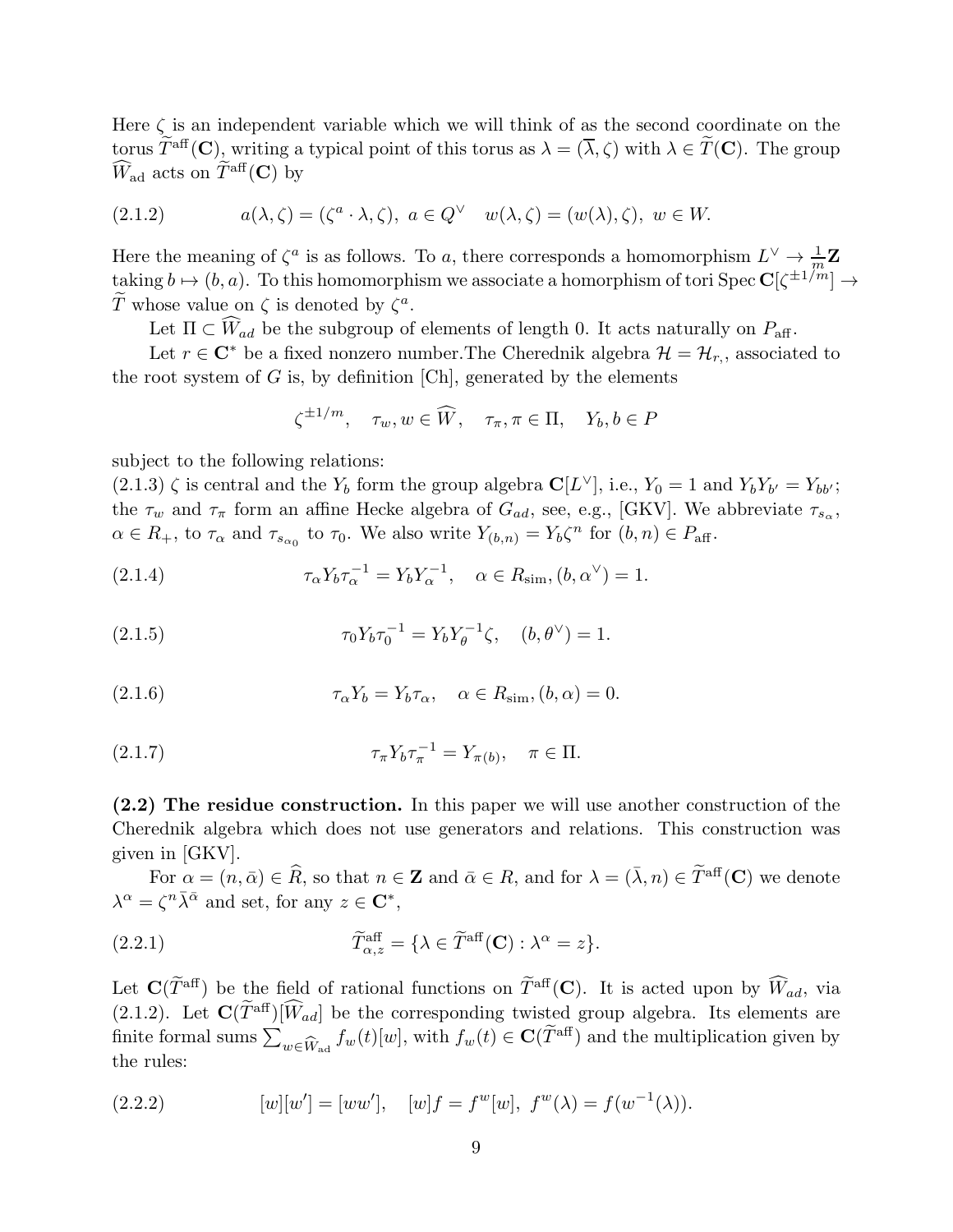(2.2.3) Theorem. The Cherednik algebra  $\mathcal{H}_r$  is isomorphic to the subalgebra in  $\mathbf{C}(\widetilde{T}^{\text{aff}})[\widehat{W}_{ad}]$ consisting of  $\sum f_w(\lambda)[w]$  such that:

(1) The only possible singularities of each  $f_w$  are first order poles along the  $\tilde{T}_{\alpha,1}^{\text{aff}}, \alpha \in \tilde{R}_+$ , with

$$
\operatorname{Res}_{\check{T}_{\alpha,1}^{\operatorname{aff}}}(f_w) + \operatorname{Res}_{\check{T}_{\alpha,1}^{\operatorname{aff}}}(f_{s_\alpha w}) = 0, \quad w \in \widehat{W}, \alpha \in \widehat{R}_+.
$$

(2) Each  $f_w$  vanishes along each  $\tilde{T}_{\alpha,r^2}^{\text{aff}}, \alpha \in \tilde{D}(w)$ .

Proof: The statement is almost identical with Theorem 6.3.1 of [GKV] with one small difference. Namely, the algebra denoted by  $\ddot{H}_r$  in [GKV] corresponds to the subalgebra in Cherednik's  $\mathcal{H}_r$  generated by  $\tau_w, \tau_\pi$  and  $Y_b$ , where  $Y_b$  runs only over  $Q \subset L^{\vee}$ . In other words, if we denote by  $\check{G}$  the Langlands dual group of G and  $\check{\Pi}$  the group of length 0 elements in the extended affine Weyl group of its adjoint quotient, then  $\mathcal{H}_r = \mathbf{H}_r[\tilde{\Pi}]$  (the twisted group algebra). Furthermore, the theorem just cited gives the description of  $\ddot{H}$ r inside  $\mathbf{C}(\widetilde{T}^{\text{aff}})[\widehat{W}] \subset \mathbf{C}(\widetilde{T}^{\text{aff}})[\widehat{W}_{ad}]$  by the same conditions (1) and (2) as in (2.2.3). It remains to notice that

$$
\mathbf{C}(\widetilde{T})[\widehat{W}_{ad}] \simeq \mathbf{C}(\widetilde{T})[\widehat{W}][\check{\Pi}]
$$

and that the validity of the conditions (1-2) for an element  $\phi$  in the LHS is equivalent to their validity for any coefficient  $\phi_\omega \in \mathbf{C}(\widetilde{T})[\widehat{W}]$  in the decomposition  $\phi = \sum_{\omega \in \widetilde{\Pi}} \phi_\omega[\omega]$  in the RHS.

(2.3) The modified Cherednik algebra. Consider the embedding of lattices

(2.3.1) 
$$
L_{\text{aff}} = L \oplus \mathbf{Z} \stackrel{\Psi \oplus \text{Id}}{\hookrightarrow} P_{\text{aff}} = L^{\vee} \oplus \frac{1}{m} \mathbf{Z}
$$

where  $\Psi$  is the form (1.1.8), and the corresponding homomorphism (finite covering) of tori

(2.3.2) 
$$
\widetilde{T}^{\text{aff}}(\mathbf{C}) = \text{Spec } \mathbf{C}[P_{\text{aff}}] \to \text{Spec } \mathbf{C}[L_{\text{aff}}] = \check{T}^{\text{aff}}.
$$

The above maps are W-equivariant. Therefore the action (2.1.2) of  $\widehat{W}_{ad}$  on  $\widetilde{T}^{aff}(\mathbf{C})$ , being composed of the standard W-action and of the action of  $Q^{\vee}$  by translations, descends to an action on  $\check{T}$ <sup>aff</sup>. Thus the subfield  $\mathbf{C}(\check{T}^{\text{aff}}) \subset \mathbf{C}(\widetilde{T}^{\text{aff}})$  is preserved under the  $\widehat{W}_{ad}$ -action and can be used to form a twisted group algebra.

(2.3.3) Definition. The modified Cherednik algebra  $\ddot{H}_r(G)$  is the intersection

$$
\mathbf{C}(\check{T}^{\text{aff}})[\widehat{W}] \cap \mathcal{H}_r \subset \mathbf{C}(\widetilde{T}^{\text{aff}})[\widehat{W}_{ad}].
$$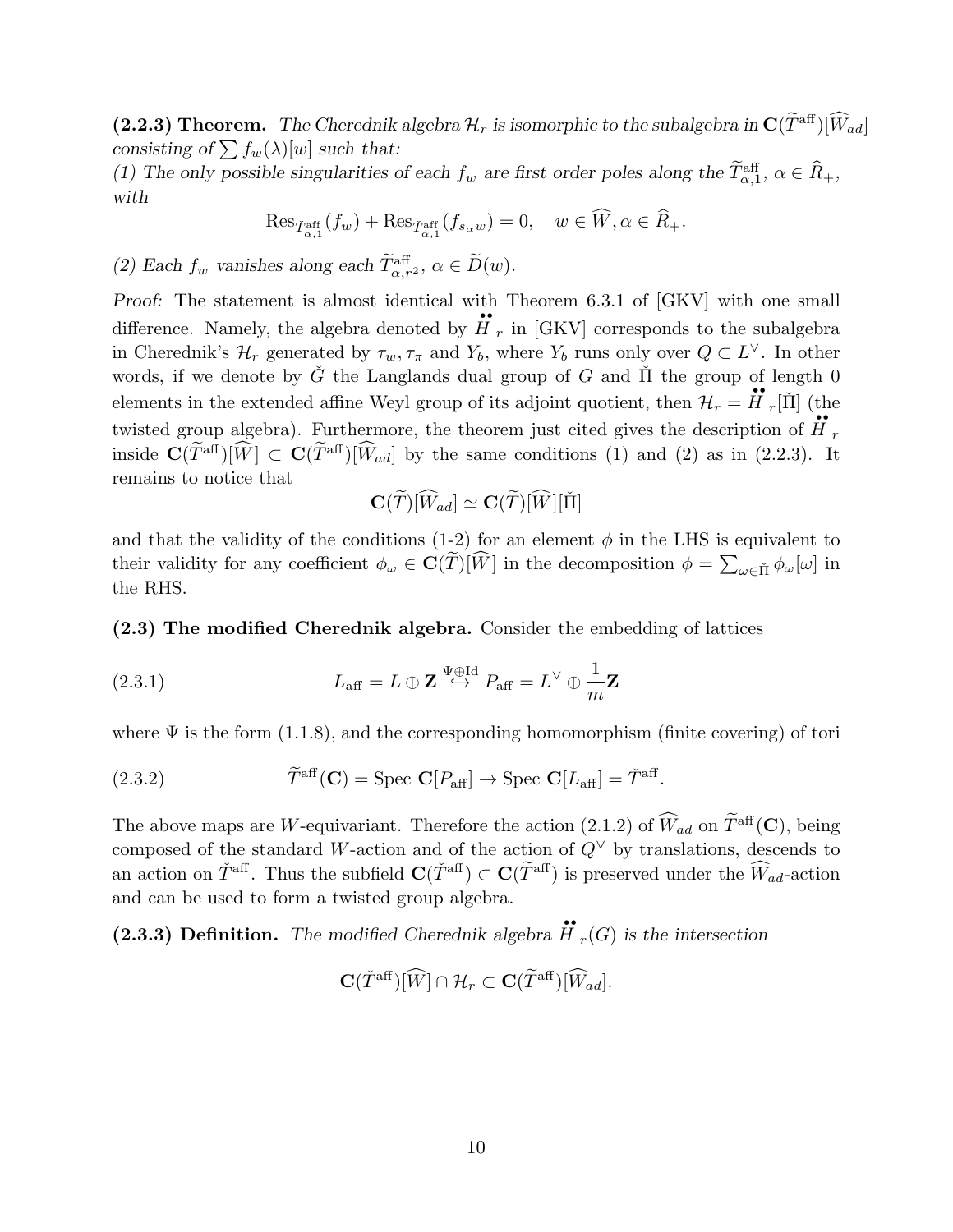#### §3. Hecke operators. Main theorem.

(3.1) Generalities. Let  $\Gamma$  be a group,  $\Delta \subset \Gamma$  a subgroup. We will denote by  $\Gamma/\Delta$ the set of double cosets of Γ by  $\Delta$ . For any such coset  $C = \Delta \gamma \Delta$  we have the Hecke correspondence  $\Sigma_C$  which is the subset

(3.1.1) 
$$
\Sigma_C = \{ (\gamma_1 \Delta, \gamma_2 \Delta) | \gamma_2 \gamma_1^{-1} \in C \} \quad \subset \quad (\Gamma/\Delta) \times (\Gamma/\Delta).
$$

The  $\Sigma_C$  are nothing else than all the Γ-orbits on  $(\Gamma/\Delta) \times (\Gamma/\Delta)$ . For  $x \in \Gamma/\Delta$  we denote  $\Sigma_C(x)$  the intersection  $\Sigma_C \cap ((\Gamma/\Delta) \times \{x\})$ . Denote also

(3.1.2) 
$$
\Gamma/\Delta \stackrel{p_1}{\leftarrow} \Sigma_C \stackrel{p_2}{\rightarrow} \Gamma/\Delta
$$

the natural projections. Thus  $\Sigma_C(x) = p_2^{-1}$  $\frac{1}{2}^{1}(x).$ 

If  $\Gamma$  is a locally compact Hausdorff topological group and  $\Delta$  is a compact subgroup, then a Haar measure on Γ induces natural measures  $\mu_{C,x}$  on each  $\Sigma_C(x)$  invariant under Stab(x) ⊂ Γ. Denoting by  $\mathcal{F}(\Gamma/\Delta)$  the space of continuous functions  $\Gamma/\Delta \to \mathbf{C}$ , we have the Γ-invariant operator

(3.1.3) 
$$
\tau_C : \mathcal{F}(\Gamma/\Delta) \to \mathcal{F}(\Gamma/\Delta), \quad (\tau_C f)(x) = \int_{y \in \Sigma_C(x)} f(y) d\mu_{C,x}
$$

known as the Hecke operator. Under our assumptions, each  $\Sigma_C(x)$  is compact, so the integral makes sense. The Hecke algebra  $H(\Gamma, \Delta)$  is the convolution algebra of continuous compactly supported, ∆-biinvariant functions on Γ. Its elements can be thought of as (continuous) linear combinations of the operators  $\tau_C$ .

We now want to apply the above formalism to the case when  $\Gamma$  is the central extension of  $G(K)$  introduced in (1.3) and  $\Delta = \Delta_1$  is the "intermediate Iwahori subgroup". In this case, the natural topology on  $K$  is not locally compact and, moreover, fails to make it into a topological ring [FP] [Kat], so there is no obvious good topology on  $G(K)$  and  $\Gamma$  and no Haar measure. Nevertheless,  $\Xi = \Gamma/\Delta_1$  is an  $L_{\text{aff}}$ -torsor over the affine flag variety  $\widehat{F} = \bigcup_{w \in \widehat{W}} \bar{U}_w(b_0)$  which has the topology of inductive limit of compact spaces  $\bar{U}_w(b_0)$ . From now on we will freely use the formalism and notation set up in the Appendix, as well as those of §1.

(3.2) Function spaces associated to a p-adic loop group. The space  $\widehat{F}$  is an object of K and will also be regarded as an ind-pro-object of  $\mathcal{S}_0$  (with an action of  $G(K)$  by isomorphisms).

(3.2.1) Proposition. The set-theoretic  $L_{\text{aff}}$ -torsor  $\Xi \to \widehat{F}$  has a natural structure of a Γ-equivariant object of the category  $L_{\text{aff}}$  – Tors( $\widehat{F}$ ).

Proof: It is enough to show that for any homomorphism  $\chi : L_{\text{aff}} \to \mathbb{Z}$  the induced settheoretical torsor  $\chi_* \Xi \to \widehat{F}$  has a natural structure of a Γ-equivariant object of Z-Tors( $\widehat{F}$ ).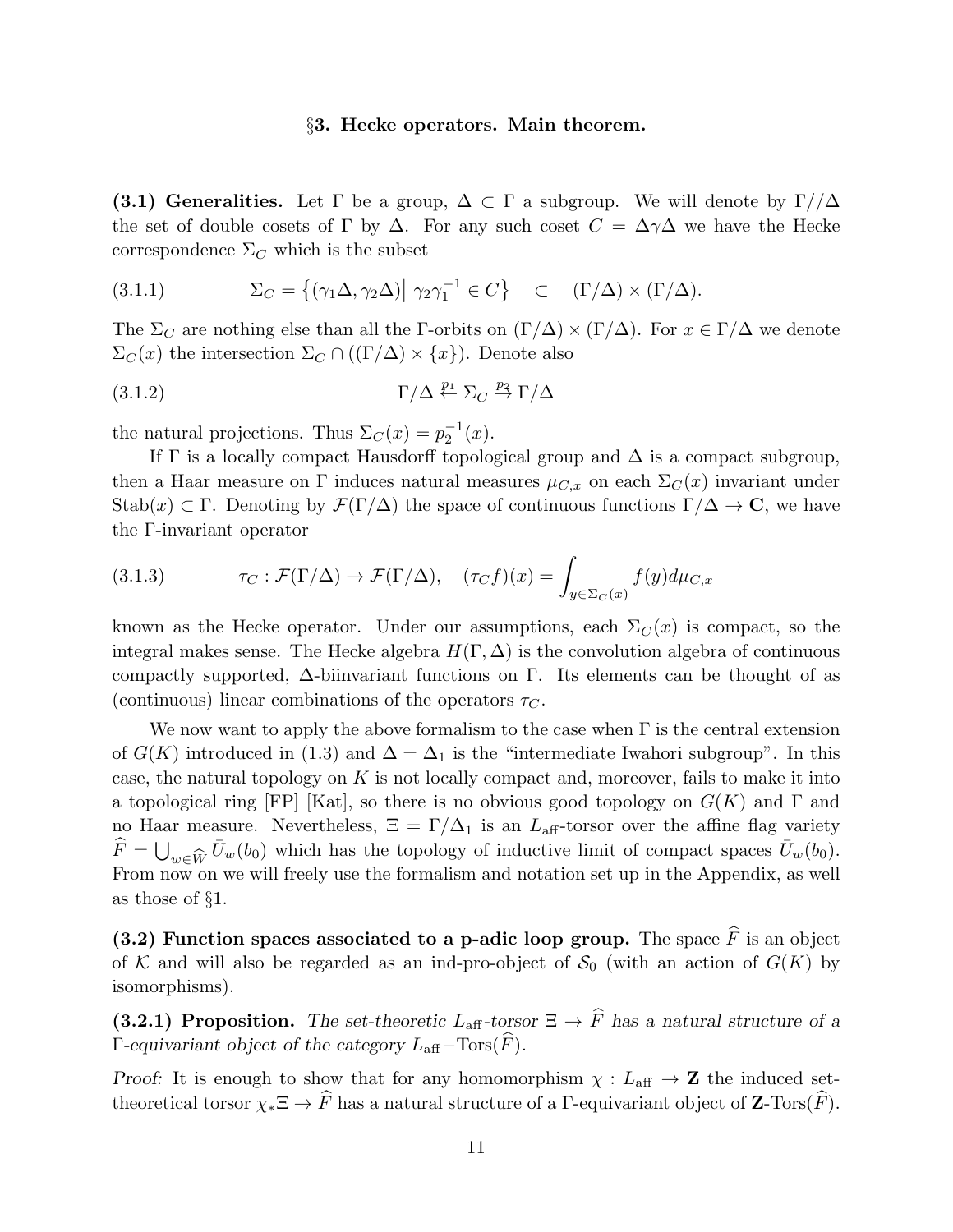Let  $\Pi$  be the category of projective algebraic varieties over k. Taking the space of kpoints defines a functor  $\gamma : \Pi \to \mathcal{P}$ . The induced functor on ind-objects will be also denoted  $\gamma: \text{Ind}_{s}^{\aleph_0}(\Pi) \to \mathcal{K}$ . For a variety  $M \in \Pi$  let  $\text{Bun}_{1}^{\text{alg}}(M)$  be the category of algebraic line bundles on M and for an object  $N = (N_i)$  of  $\text{Ind}_{s}^{\aleph_0}(\Pi)$  we denote  $\text{Bun}_1^{\text{alg}}(N) =$  $2\lim_{n \to \infty} \text{Bun}_1^{\text{alg}}(N_i)$ . For every  $M \in \Pi$  we have a natural functor

$$
\text{Bun}_1^{\text{alg}}(M) \to k - \text{Bun}_1(\gamma M)
$$

(the topological bundle on k-points induced by an algebraic bundle). For every  $Y \in \mathcal{P}$  we have a natural functor

$$
\text{ord}_{*}: k-\text{Bun}_{1}(Y) \to \mathbf{Z}-\text{Tors}(Y), \quad E \mapsto (E - \{0\})/\mathcal{O}_{k}^{*}.
$$

Composing these functors and passing to ind-objects, we get, for  $N \in \text{Ind}_{s}^{\aleph_0}(\Pi)$ , a natural functor

$$
\delta: \mathrm{Bun}_1^{\mathrm{alg}}(N) \to \mathbf{Z} - \mathrm{Tors}(\gamma N).
$$

Now,  $\widehat{F}$  comes from an object  $\underline{\widehat{F}}$  of Ind<sup> $\aleph_0$ </sup>(II), in the sense that  $\widehat{F} = \gamma \underline{\widehat{F}}$ . Further, it is well known that  $\chi$  gives rise to an object  $\mathcal{O}(\chi) \in \text{Bun}_1^{\text{alg}}(\widehat{F})$ , equivariant under  $\Gamma$ . It remains to notice that  $\chi_* \Xi = \delta(\mathcal{O}(\chi))$ . Proposition is proved.

Thus we can speak about the function spaces  $\mathcal{F}_0(\Xi)$ ,  $\mathcal{F}(\Xi)$  etc. Let  $L^+_{\text{aff}} \subset L_{\text{aff}}$  be the convex cone spanned by the positive affine roots. For any element  $w \in \widehat{W}$  let  $L^w_{\text{aff}} = w(L^+_{\text{aff}})$ . We define  $\mathcal{F}_w(\Xi) = \mathcal{F}_{L_{\text{rat}}^w}(\Xi)$  and similarly define  $\mathcal{F}_w^{\text{rat}}(\Xi)$ .

(3.3) Hecke operators and the main theorems. Let  $(w, l) \in \widetilde{W} = \Gamma/\Lambda_1$ . see (1.4,6), and  $\Sigma_{w,l} \subset \Xi \times \Xi$  be the Hecke correspondence (Γ-orbit) associated to  $(w, l)$ . For  $\xi \in \Xi$ let  $\Sigma_{w,l}(\xi) \subset \Xi$  consist of  $\xi'$  such that  $(\xi, \xi') \in \Sigma_{w,l}$ . By (1.4.6), this is a affine space over k of dimension  $l(w)$ . The stabilizer  $\text{Stab}(\xi) \subset \Gamma$  acts transitively on  $\Sigma_{w,l}(\xi)$ .

(3.3.1) Proposition. For every  $\xi$  the space of complex valued Borel measures on  $\Sigma_{w,l}(\xi)$ invariant under  $\text{Stab}(\xi)$ , is non-zero (and hence is 1-dimensional).

Proof: It is enough to take  $\xi = \xi_0$ , the distinguished point of  $\Xi = \Gamma/\Delta_1$ , so that  $\text{Stab}(\Xi) =$  $\Delta_1$ . In this case the action of  $\Delta_1$  on  $\Sigma_{w,l}(\Xi)$  factors through  $\Delta_1/\Gamma_0(N)$ , where  $N \gg 0$  is a suddificently large integer and

$$
\Gamma_0(N) = \{ g \in G(\mathcal{O}_K) : g \equiv 1 \mod \mathbf{m}_K^N \}
$$

is the principal congruence subgroup of level N. The quotient  $\Delta_1/\Gamma_0(N)$  is an extension

$$
1 \to E \to \Delta_1/\Gamma_0(N) \to T(\mathcal{O}_k) \to 1,
$$

where E is the group of k-points of an unipotent algebraic group over k. Further,  $\Delta_1/\Gamma_0(N)$ acts on the affine space  $\Sigma_{w,l}(\xi)$  by polynomial transformations, and the action of E comes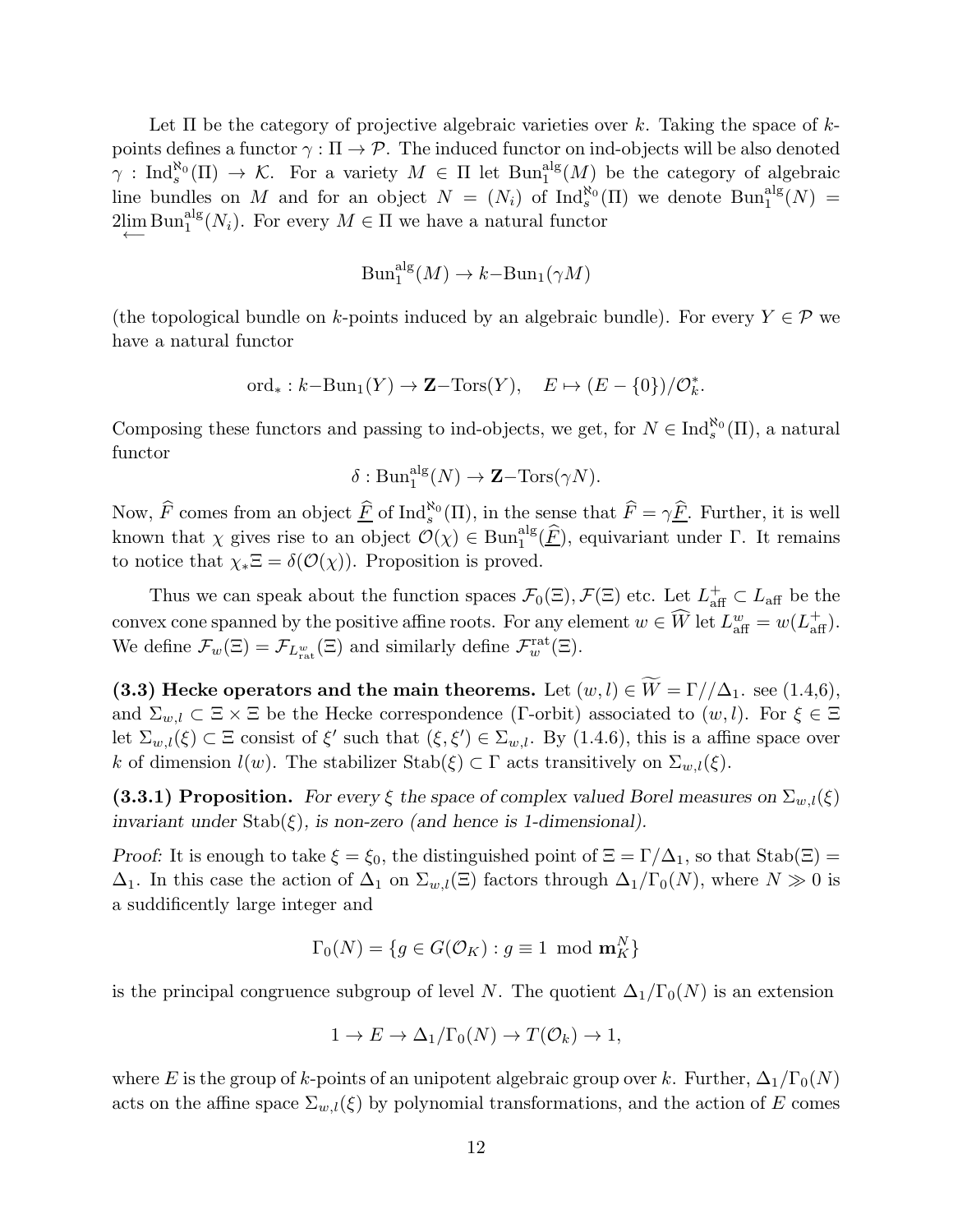from an algebraic action of an algebraic group. It follows from this and from the compactness of  $T(\mathcal{O}_k)$  that for every  $g \in \Delta_1/\Gamma_0(N)$  and any g-fixed point  $\eta \in \Sigma_{w,l}(\xi)$  the jacobian determinant  $\det(d_\eta g) \in k^*$  has k-absolute value 1. This implies the proposition.

We conlude (by using translation) that a choice of a  $Stab(\xi)$ -invariant measure  $\mu$  on  $\Sigma_{w,l}(\xi)$  for some one  $\xi$  defines unambiguously a measure  $\mu_{\xi'}$  on  $\Sigma_{w,l}(\xi')$  for any  $\xi'$ . Notice also that for any  $l, l' \in L_{\text{aff}}$  the spaces  $\Sigma_{w,l}(\xi)$  and  $\Sigma_{w,l'}(\xi)$  are canonically identified  $(1.4.6).$ 

So for every  $w \in W$  we choose in some way an invariant measure  $\mu_{w,0,\xi_0}$  on  $\Sigma_{w,0}(\xi_0)$ and then define the measure  $\mu_{w,l,\xi}$  on  $\Sigma_{w,l}(\xi)$  by using the above identifications. Thus, for a continuous function  $f : \Xi \to \mathbb{C}$  we can formally write the integral

(3.3.2) 
$$
(\tau_{w,l}f)(\xi) = \int_{\eta \in \Sigma_{w,l}(\xi)} f(\eta) d\mu_{w,l,\xi}
$$

defining the Hecke operator. Since the domain of integration is noncompact, the integral may not converge. If  $w = e$ , the integration is over a point and  $\tau_{e,l}$  is the (well-defined) operator of shift by l. We now state three theorems describing the regularization of the  $\tau_{w,l}$ , of their compositions and the structure of the algebra formed by the regularized operators. The proofs will be given in the next section.

(3.3.3) Theorem. If  $f \in |\mathcal{F}_0(\Xi)|$ , then  $\text{Supp}(f) \cap \Sigma_{w,l}(\xi)$  is compact for any  $w, l, \xi$ , so the integral (3.3.2) converges and gives rise to a well-defined morphism (Hecke operator)

$$
\tau_{w,l} : \mathcal{F}_0(\Xi) \to \mathcal{F}(\Xi) \quad \in \quad \text{Mor}(\text{Pro}(\text{Mod}_{\mathbf{C}[L]})).
$$

In particular,  $\tau_{e,l}$  is the shift by l (preserving  $\mathcal{F}_0(\Xi)$ ) and  $\tau_{w,l+l'} = \tau_{w,l'} \tau_{e,l}$ .

For  $l \in L_{\text{aff}}$  the corresponding element of  $\mathbb{C}[L_{\text{aff}}]$  will be denoted  $t^l$ , so that a generic element will be written as a Laurent polynomial  $f(t) = \sum_l a_l t^l$ . The operator  $\tau_{w,0}$  will be appreviated to  $\tau_w$ . Let  $H_{pol}(\Gamma, \Delta_1)$  be the space of formal finite **C**-linear combinations

$$
\sum_{w,l} a_{w,l} \tau_{w,l} = \sum_{w \in \widehat{W}} f_w(t) \tau_w, \quad a_{w,l} \in \mathbf{C}, f_w \in \mathbf{C}[L_{\text{aff}}]
$$

of the Hecke operators corresponding to elements of  $\Gamma//\Delta_1$ . This space is not yet an algebra since the  $\tau_{w,l}$  act from one space to another. It is, however, a  $\mathbb{C}[L_{\text{aff}}]$ -module and we get a  $C[L_{\text{aff}}]$ -linear map

(3.3.4) 
$$
H_{\text{pol}}(\Gamma, \Delta_1) \to \text{Hom}_{\text{Pro}(\text{Ind}(\text{Mod}_{\mathbf{C}[L_{\text{aff}}]}))}(\mathcal{F}_0(\Xi), \mathcal{F}(\Xi)).
$$

Recall that the torus Spec  $C[L_{\text{aff}}]$  is denoted  $\check{T}_{\text{aff}}$ , so  $C(\check{T}_{\text{aff}})$  is the field of fractions of  $\mathbf{C}[L_{\text{aff}}].$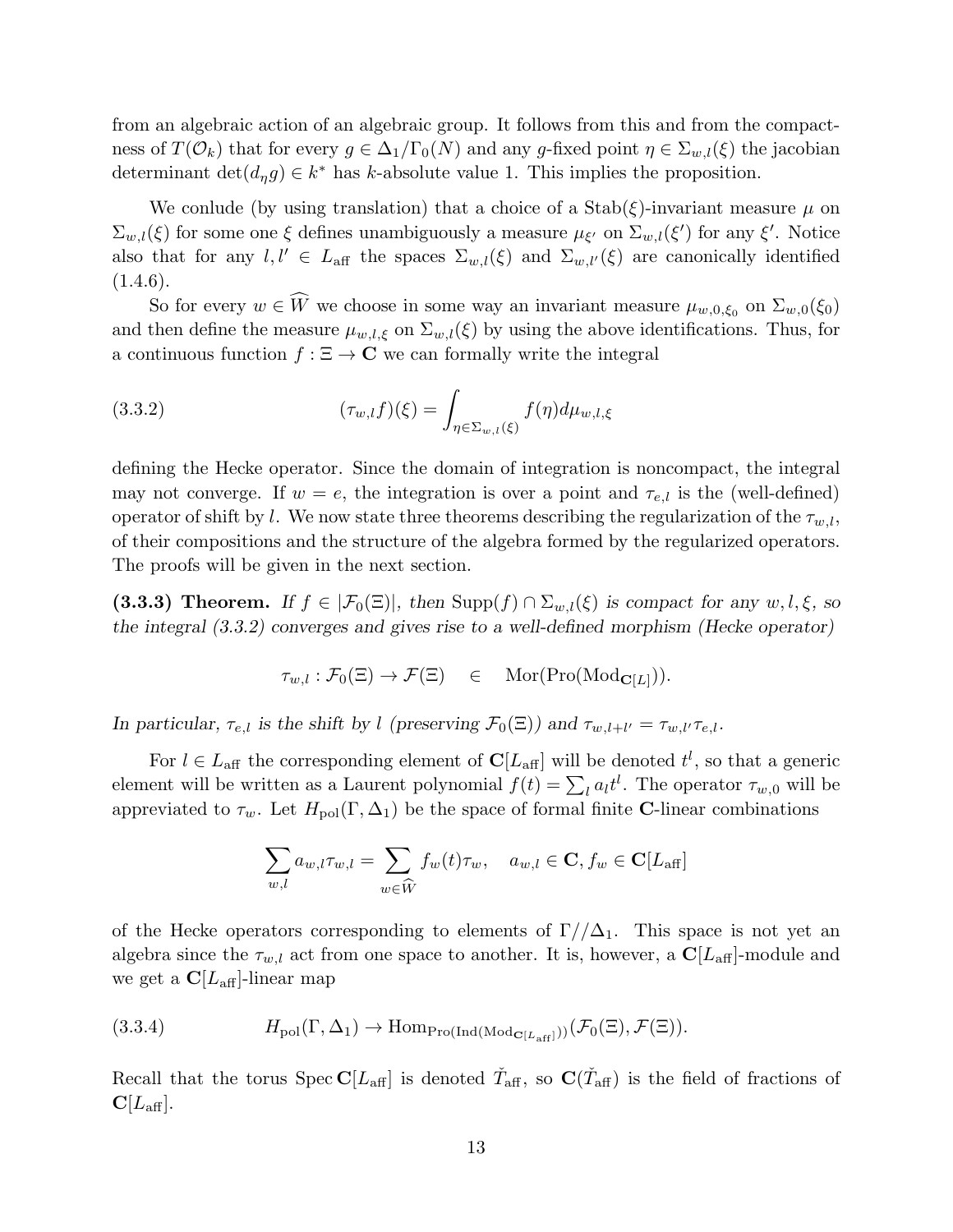(3.3.5) Theorem. The operator  $\tau_{w,l}$  from (3.3.3) takes values in  $\mathcal{F}_w^{\text{rat}}(\Xi) \subset \mathcal{F}(\Xi)$  and gives rise to an operator

$$
\tau_{w,l}^{\mathrm{rat}} \in \mathrm{End}_{\mathrm{Pro}(\mathrm{Mod}_{\mathbf{C}(\tilde{T}_{\mathrm{aff}})})}(\mathcal{F}^{\mathrm{rat}}(\Xi))
$$

fitting into the commutative diagram in  $\text{Pro}(\text{Ind}(\text{Mod}_{\mathbf{C}[L_{\text{aff}}]}))$ :

$$
c \qquad \downarrow^{\mathcal{F}_0(\Xi)} \qquad \stackrel{\tau_{w,l}}{\longrightarrow} \qquad \mathcal{F}_w^{\mathrm{rat}}(\Xi) \qquad \qquad \Sigma_w
$$

$$
\mathcal{F}^{\mathrm{rat}}(\Xi) \qquad \stackrel{\tau_{w,l}^{\mathrm{rat}}}{\longrightarrow} \qquad \mathcal{F}^{\mathrm{rat}}(\Xi)
$$

where c is the canonical embedding and  $\Sigma_w$  is the summation map from (A.5.2).

The operator  $\tau_w^{\text{rat}}$  can be thought of as a regularized Hecke operator. It now acts from a vector space to itself. This is achieved by a regularization procedure consisting in summation of a series to a rational function and re-expansion in a different domain. So it now makes sense to ask about the composition of the  $\tau_{w,l}^{\text{rat}}$ . As before, set  $\tau_{w}^{\text{rat}} = \tau_{w,0}^{\text{rat}}$ . Let

(3.3.6) 
$$
H_{\text{rat}}(\Gamma, \Delta_1) = \mathbf{C}(\check{T}_{\text{aff}}) \otimes_{\mathbf{C}[L_{\text{aff}}]} H_{\text{pol}}(\Gamma, \Delta_1) = \left\{ \sum_{w \in \hat{W}} f_w(t) \tau_w^{\text{rat}} \middle| f_w \in \mathbf{C}(\check{T}_{\text{aff}}) \right\}
$$

be the space of formal  $\mathbf{C}(\check{T}_{\text{aff}})$ -linear combinations of the  $\tau_w^{\text{rat}}$ . The map (3.3.4) induces a  $\mathbf{C}(\check{T}_{\mathrm{aff}})$ -linear map

(3.3.7) 
$$
\tau: H_{\text{rat}}(\Gamma, \Delta_1) \to \text{End}_{\text{Pro}(\text{Mod}_{\mathbf{C}[L_{\text{aff}}]})}(\mathcal{F}^{\text{rat}}(\Xi)).
$$

Expanding the rational functions  $f_w$  into power series in some domain, we can view elements of  $H_{rat}(\Gamma, \Delta_1)$  as certain *infinite* formal linear combinations of the operators corresponding to double cosets. It turns out that considering such combinations is necessary for the algebra generated by the  $\tau_w^{\text{rat}}$  to close.

(3.3.8) Theorem. (a) The space  $H_{rat}(\Gamma, \Delta_1)$  has a natural structure of an associative algebra so that  $\tau$  is a homomorphism of algebras.

(b) Let  $H(\Gamma, \Delta_1) \subset H_{rat}(\Gamma, \Delta_1)$  be the subalgebra formed by S such that  $\tau(A)$  preserves  $\mathcal{F}_0(\Xi) \subset \mathcal{F}^{\text{rat}}(\Xi)$ . Then  $H(\Gamma, \Delta_1)$  is isomorphic to the modified Cherednik algebra  $\tilde{H}_q(G)$ from (2.3.3).

(3.3.9) Remarks. (a) The above approach can be applied to the case of the locally compact group  $G(k)$  and the non-compact subgroup  $N(k)T(\mathcal{O}_k)$ . In this case the properties of p-adic intertwiners together with Theorem 5.4 of [GKV] can be used to give a simple proof of the main result of [CK].

(b) The shape of the particular infinite combinations of double cosets appearing in the Hecke algebra  $H(\Gamma, \Delta_1)$  and in the simpler situation of Remark (a), is remindful of the procedure of perverse (or intersection homology) extension of sheaves. The right context here seems to be the (not yet developed) theory of "semi-infinite" perverse extension as sketched by Lusztig [Lu 2].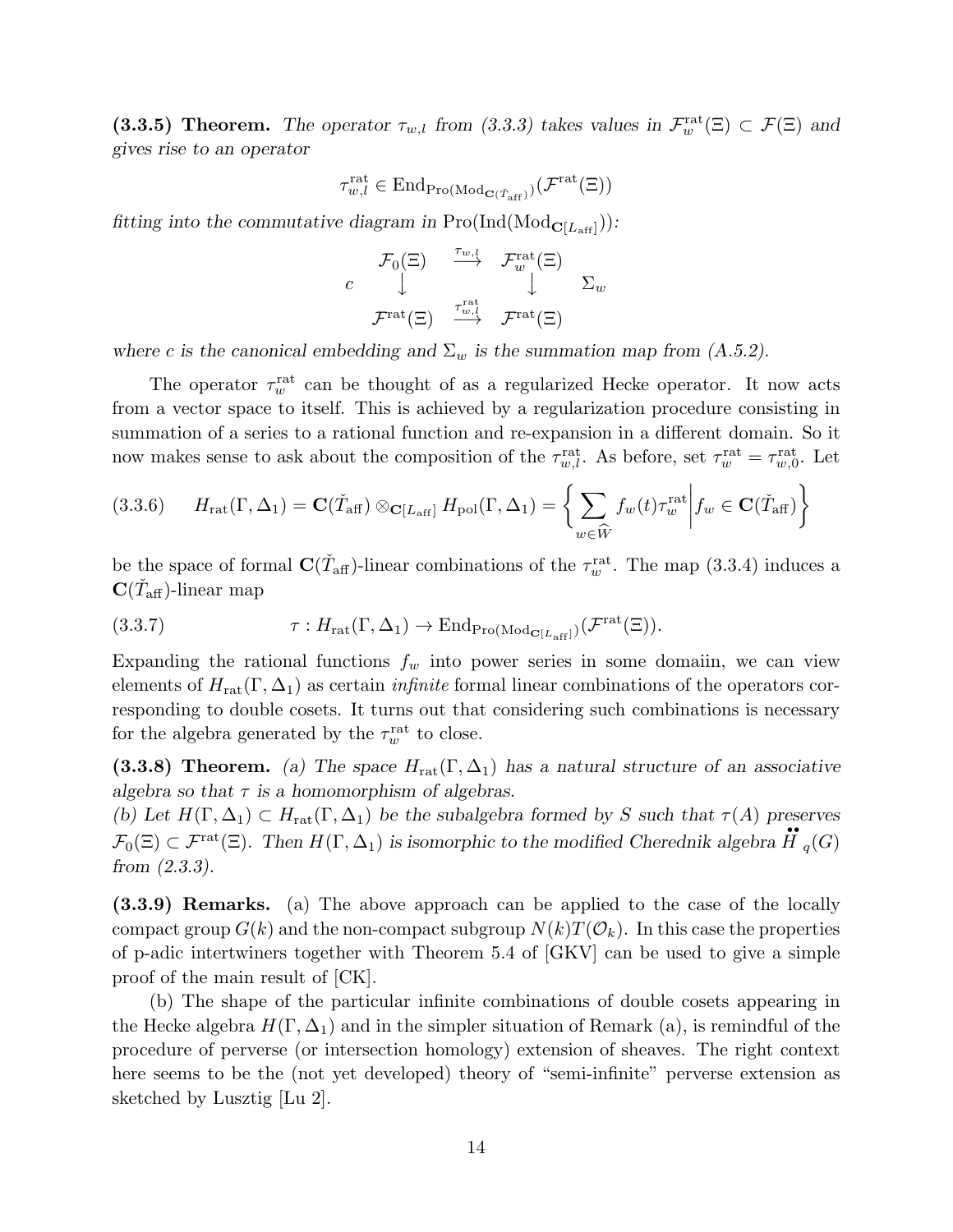(3.3.10) Corollary. For any subgroup  $U \subset \Gamma$  the (pro-)space of invariants  $\mathcal{F}_0(\Xi)^U$  is naturally acted upon by  $\mathbf{H}_q(G)$ .

(3.3.11) Example. An interesting example of a subgroup  $U \subset \Gamma$  is obtained as follows. Let C be a smooth irreducible projective curve over k and  $x \in C$  be a k-point. Let  $K = k(C)_x$  be the completion of  $k(C)$  at x. Then  $K \simeq k((t))$ , so (3.3.9) is applicable to  $U := G(k[C - \{x\}]) \subset \Gamma$ . We get an action of  $\mathbf{H}_{q}(G)$  on  $|\mathcal{F}_{0}(\Xi)|^{U}$ . Elements of the latter space can be viewed as certain functions on isomorphism classes of principal G-bundles on C equipped with a "horocyclic structure" (i.e., with a reduction of the structure group from  $G(k)$  to  $N(k)T(\mathcal{O}_k)$  at x and with a choice of a nonzero vector in the determinantal space det  $H^{\bullet}(C, \text{ad}(P))$ . We get in this way a setup for generalizing the theory of automorphic forms over function fields [Dr] from the case of a finite to the case of a p-adic field of constants. Hecke operators are now (linear combinations of) singular integral operators, while in the classical case they are given by finite summation.

## §4. Principal series representations and the proof of main theorems.

(4.1) The unramified principal series. We specialize the discussion of (A.7) to

$$
A = L_{\text{aff}}, \quad T_A = \check{T}_{\text{aff}}, \quad Z = \hat{F}, \quad B = \Xi,
$$

see (3.2). Because  $\Xi$  is a Γ-equivariant  $L_{\text{aff}}$ -torsor over  $\widehat{F}$ , we get Γ-equivariant line bundles  $\mathcal{L}(\lambda), \lambda \in \check{T}_{\text{aff}}, \text{ on } \hat{F}$ . The "space" of sections  $V_{\lambda} = \Gamma(\hat{F}, \mathcal{L}(\lambda))$  is acted upon by  $\Gamma$ . It will be called the unramified principal series representation of Γ. According to our general principles, we consider it as an object of Pro(Vect).

 $(4.1.0)$  Remark. At this point it is natural to ask what is the analog, for groups such as Γ, of the concept of a smooth representation of a p-adic group (so that our  $V_{\lambda}$  are examples). While this will not be used in this paper, let us indicate the answer. The field  $K$  is naturally (the set of maps from  $\{pt\}$  to) a ring object in the category  $Pro(Ind(Pro(Ind(\mathcal{S}_0))))$ , see [Kat]. The group  $\Gamma$  is naturally a group object in this category. On the other hand, formulas for Hom-sets in ind- and pro-categories show that for a pro- $C$ -vector space  $E$ (i.e.. a pro-ind-object in  $Vect_0$ ) the endomorphism algebra  $End(E)$  is naturally a ring object of the two-fold iterated pro-ind-category of affine algebraic varieties over C, and  $Aut(E)$  is a group object in this category. Replacing algebraic varieties by their sets of points, let us consider  $Aut(E)$  as a group 2-fold iterated pro-ind-object in S. A (2-)smooth representation is, by definition, just a morphism of such group objects.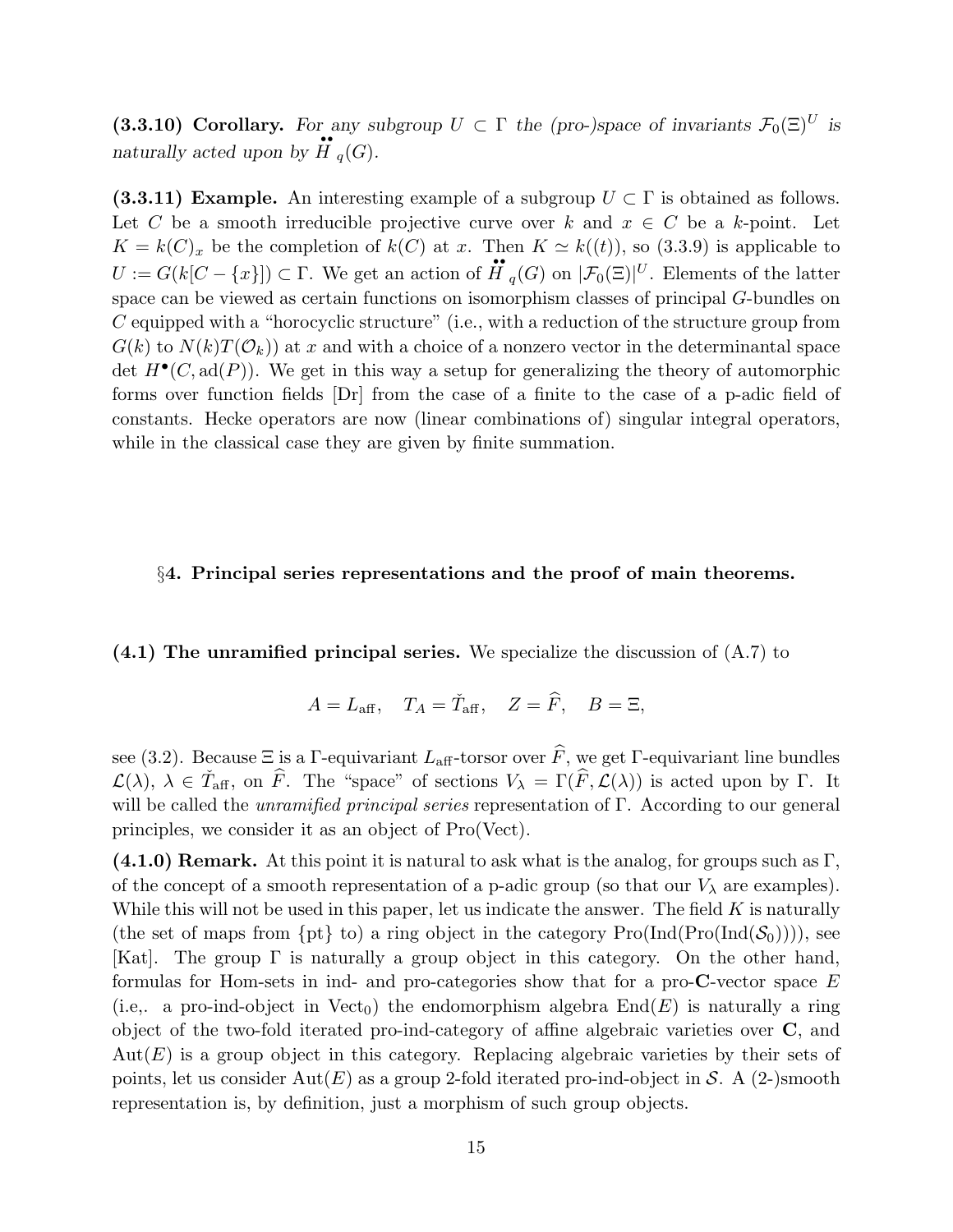The pro- $\mathbf{C}(\check{T}_{\text{aff}})$ -vector space  $\Gamma_{\text{rat}}(\check{T}_{\text{aff}}, V)$  will be called the *generic principal series* representation. The Mellin transform from (A.7) gives identifications

(4.1.1) 
$$
\mathcal{F}_0(\Xi) \to \Gamma_{\text{reg}}(\check{T}_{\text{aff}}, V), \quad \mathcal{F}^{\text{rat}}(\Xi) \to \Gamma_{\text{rat}}(\check{T}_{\text{aff}}, V).
$$

For  $b \in \widehat{F}$  let  $I_b \subset \Gamma$  be the stabilizer of b and  $N_b = [I_b, I_b]$ . For  $w \in \widehat{W}$  denote by  $\mu_w(b)$ the vector space of  $N_b$ -invariant **C**-valued Borel measures on the Schubert cell  $U_w(b)$ . By the same reason as in (3.6.1), we have  $\dim_{\mathbf{C}}(\mu_w(b)) = 1$ .

(4.1.2) Proposition. (a) When  $w \in \widehat{W}$  is fixed, the  $\mu_w(b)$  form the fibers of a Γequivariant line bundle  $\mu_w$  on  $\widehat{F}$  in the sense of (A.4.2).

(b) The bundle 
$$
\mu_w
$$
 is  $\Gamma$ -equivariantly isomorphic to  $\mathcal{L}(q^{\delta_w})$ , where  $\hat{\delta}_w$  was defined in (1.1.6).

Proof: (a) Let  $U_w \in \widehat{F} \times \widehat{F}$  be the Schubert correspondence and  $p_w : U_w \to \widehat{F}$  be the projection onto the second factor. The fact the the  $\mu_w(b)$  tie together to form a line bundle on  $\hat{F}$  in the sense of ind-objects in Pro( $\mathcal{S}_0$ ), follows from the fact that  $p_w$  gives rise to a locally trivial algebraic affine bundle over  $\hat{F}$  in the sense of ind-objects in the category of projective k-varieties. This latter fact is well known.

(b) It is enough to consider the distinguished point  $b_0 \in \hat{F}$  with stabilizer  $I_K$ . Then,  $U_w(b_0)$  has a unique  $I_K$ -fixed point  $b_w$  and the eigenvectors of the  $I_K$ -action on  $T_{b_w} U_w(b_0)$ are in bijection with positive affine roots from  $D(w)$ , whence the statement.

We now proceed to define the analogs, in our affine situation, of the principal series intertwiners for p-adic groups [GGP] [Cas]. Consider the action (1.1.3) of  $\widehat{W}$  on  $L_{\text{aff}}$ ; the induced action on  $\check{T}_{\text{aff}} = \text{Spec } \mathbf{C}[L_{\text{aff}}]$  will be denoted by  $\lambda \mapsto w(\lambda)$ . Introduce the twisted  $\widehat{W}$ -action on  $\check{T}_{\text{aff}}$  by

(4.1.3) 
$$
w * \lambda = q^{\widehat{\rho}} \cdot w(q^{-\widehat{\rho}} \cdot \lambda) = q^{\widehat{\delta}_w} \cdot w(\lambda) = w(q^{-\widehat{\delta}_w} \cdot \lambda).
$$

Define the linear operator

(4.1.4) 
$$
M_w(\lambda) : V_{\lambda} = \Gamma(\widehat{F}, \mathcal{L}_{\lambda q^{-\widehat{\delta}_w}} \otimes \mu_w) \to \Gamma(\widehat{F}, \mathcal{L}_{w \ast \lambda}) = V_{w \ast \lambda}
$$

by

(4.1.5) 
$$
M_w(\lambda)(f \otimes m)(\xi) = \int_{b' \in U_w(b)} f(j_{bb'}(\xi)) dm(b'), \quad \xi \in \Xi_b
$$

(provided the integral converges). Note that up to the choice of the class of functions considered, (4.1.5) is identical with the formula (3.3.2) defining the Hecke operator  $\tau_{w,0}$ .

(4.1.6) Proposition. (a) If  $|\lambda^{\alpha}{}| > q^{-1}$  for any  $\alpha \in D(w)$ , then the integral (4.2.4) converges and gives rise to a Γ-equivariant morphism  $M_w(\lambda) : V_\lambda \to V_{w*\lambda}$  in Pro(Vect). (b) The operators  $M_w(\lambda)$  extend to a rational (A.6.2) isomorphism  $M_w: V \to w^*V$  of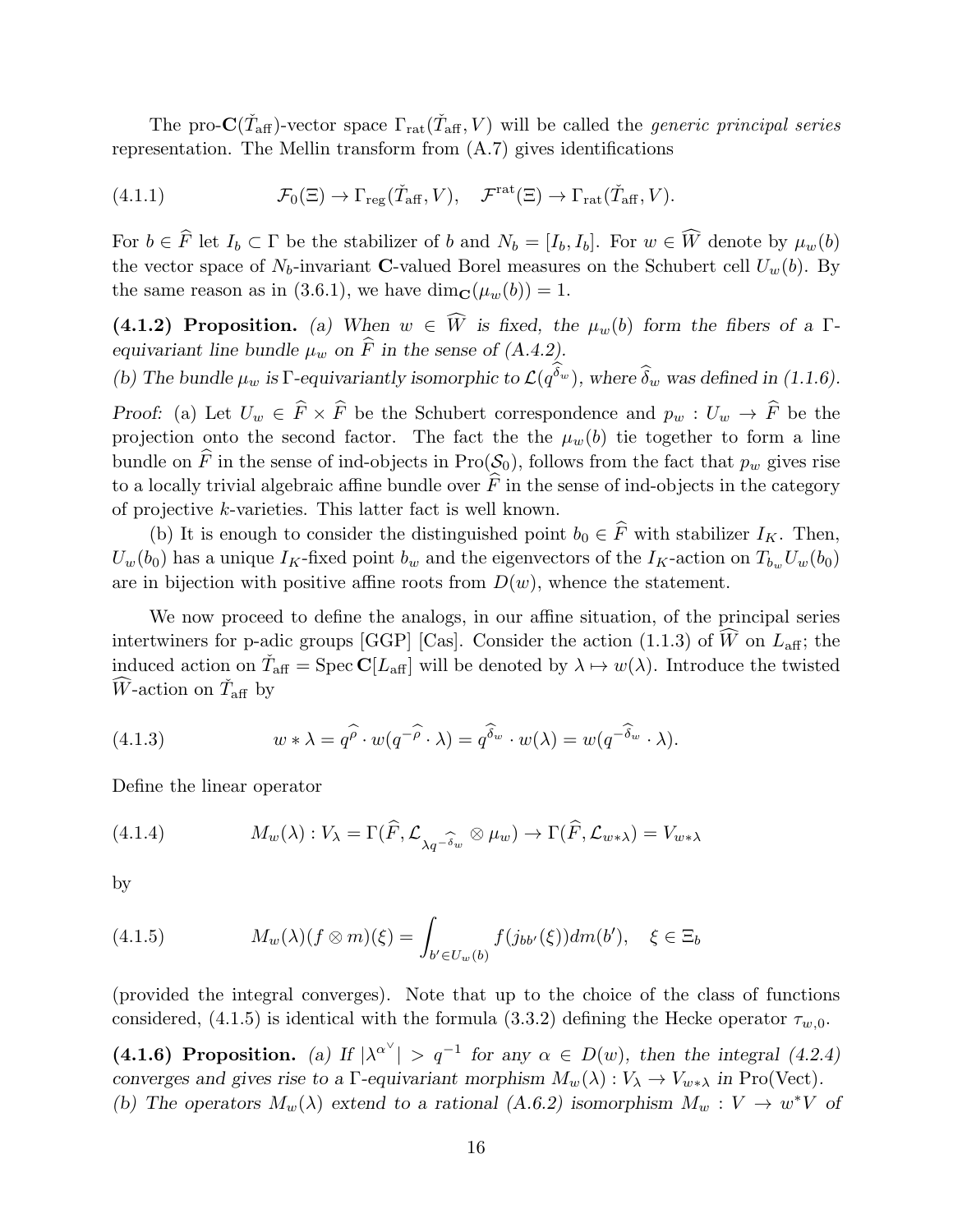pro-vector bundles on  $\check{T}_{\text{aff}}$ . (c) The operators

$$
A_w = \frac{1}{c_w(\lambda)} M_w, \quad c_w(\lambda) = \prod_{\alpha \in D(w)} \frac{1 - \lambda^{\alpha^{\vee}}}{1 - q\lambda^{\alpha^{\vee}}},
$$

satisfy the conditions  $A_wA_{w'} = A_{ww'}$ , in particular, they form a representation of  $\widehat{W}$  in  $V_{\text{rat}} = \Gamma_{\text{rat}}(\check{T}_{\text{aff}}, V).$ (d) The only singularities (A.6.3) of  $A_w$  are first order poles at the hypersurfaces  $\check{T}_{\alpha,1}^{\text{aff}}$ ,  $\alpha \in D(w).$ 

Proof: This is similar to the proof of the analogous statement (see [GGP] [Cas]) for the locally compact group  $G(k)$  instead of the affine group  $\Gamma$ .

First, we consider the case of a simple affine reflection  $w = s_{\alpha}, \alpha \in \widehat{R}_{\text{sim}}$ . Let  $P_{\alpha}$  be the parahoric subgroup in  $\Gamma$  corresponding to the set of roots  $\widehat{R}_+ \cup \{-\alpha\}$ , so that we have the projection

(4.1.7) 
$$
p_{\alpha} : \widehat{F} \to \widehat{F}_{\alpha} := \Gamma / P_{\alpha}
$$

with fibers isomorphic to  $P^1(k)$ . The Schubert correspondence  $U_\alpha = U_{s_\alpha} \subset \widehat{F} \times \widehat{F}$  consists in this case of  $(b, b')$  such that  $p_{\alpha}(b) \neq p_{\alpha}(b')$ . We can think of the ind-scheme structure on  $\widehat{F}$  to be given in the form  $\widehat{F} = \lim_{\longrightarrow} u_i \in I$   $p_{\alpha}^{-1}(\widehat{F}_{\alpha,i})$ , where  $\widehat{F}_{\alpha} = \lim_{\longrightarrow} u_i \widehat{F}_{\alpha,i}$  is the exhaustion of  $F_{\alpha}$  by its closed Schubert varieties. So the action of  $M_{s_{\alpha}}$  is fiberwise with respect to  $p_{\alpha}$ . the situation on each fiber of  $p_{\alpha}$  is identical to the situation for the intertwining operator for the group  $SL_2(k)$ , for which  $P^1(k)$  is the flag variety. So the well known properties of  $SL_2(k)$  imply all the properties of  $M_{s_\alpha}$  claimed in the proposition, including the equality  $A_{s_{\alpha}}^{2} = 1.$ 

Next, let  $w = s_{\alpha_1}...s_{\alpha_n}$ ,  $n = l(w)$ , be a reduced decomposition of an arbitrary  $w \in W$ . Then the properties of the BN-pair associated to the affine root system, imply that

$$
U_w = U_{s_{\alpha_1}} \times_{\widehat{F}} U_{s_{\alpha_2}} \times_{\widehat{F}} \dots \times_{\widehat{F}} U_{s_{\alpha_n}}
$$

and thus  $M_w = M_{s_{\alpha_1}} \circ ... \circ M_{s_{\alpha_n}}$  is indeed a rational isomorphism and  $A_w$  satisfies the claimed condition on singularities. Finally, if  $w = w_1w_2$  with  $l(w) = l(w_1) + l(w_2)$ , then  $U_2 = U_{w_1} \times_{\widehat{F}} U_{w_2}$ , so  $M_w = M_{w_1} \circ M_{w_2}$  and  $A_w = A_{w_1} \circ A_{w_2}$ . This, together with  $A_{s_\alpha}^2 = 1$ ,  $\alpha \in R_{\text{sim}}$ , implies that  $A_{w_1w_2} = A_{w_1} \circ A_{w_2}$  for any  $w_1, w_2$ . Proposition is proved.

(4.2) Proof of Theorem 3.3.3. We denote  $p : \Xi \to \widehat{F}$  the projection. Let us equip  $\Xi$  with the topology of inductive limit of locally compact spaces  $(L_{\text{aff}}$ -torsors)  $\Xi^{(\gamma)} = p^{-1}(\bar{U}_{\gamma}(b_0)),$  $\gamma \in \widehat{W}$ . Then any  $\Sigma_{w,l}(\xi)$  is contained in some  $\Xi^{(\gamma)}$ . Every  $f \in |\mathcal{F}_0(\Xi)|$  gives, upon restriction to any  $\Xi^{(\gamma)}$ , a function which is compactly supported in the topological sense. This the convergence of  $(\tau_{w,l}f)(\xi)$  would follow from the next lemma.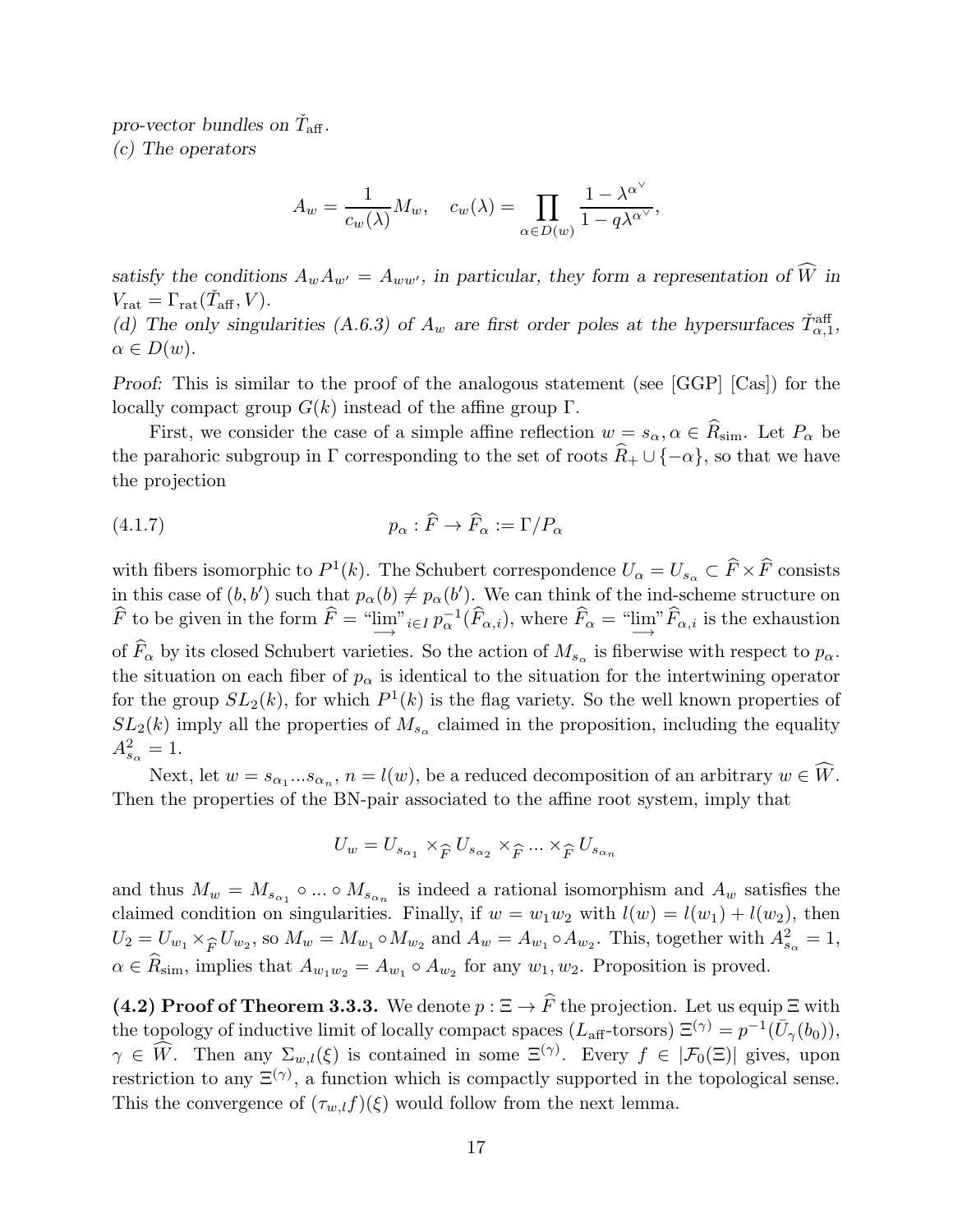(4.2.1) Lemma. Each  $\Sigma_{w,l}(\xi)$  us closed in  $\Xi$  (and hence in any  $\Xi^{(\gamma)}$  containing it).

Proof: It is enough to consider the case  $l = 0$ . Denote  $\Sigma_{w,0}$  by  $\Sigma_w$ . If  $w = s_{\alpha_1}...s_{\alpha_n}$ ,  $\alpha_i \in \widehat{R}_{\text{sim}}$ , as a reduced decomposition, then

$$
\Sigma_w = \Sigma_{s_{\alpha_1}} \times_\Xi \Sigma_{s_{\alpha_2}} \times_\Xi \ldots \times_\Xi \Sigma_{s_{\alpha_n}}.
$$

Suppose that we know that all the  $\Sigma_{s_{\alpha_i}}(\xi)$  are closed. Then  $\Sigma_w(\xi)$  is obtained by taking the closed subset  $\Sigma_{s_{\alpha_1}}(\xi)$ , for any point  $\xi_1$  of this subset, taking the closed subset  $\Sigma_{s_{\alpha_2}}(\xi_1)$ , and so on, so  $\Sigma_w(\xi)$  will be closed.

So we reduce to the case  $w = s_{\alpha}, \alpha \in \widehat{R}_{\text{sim}}$ . In this case the statement reduces to one about the group  $SL_2(k)$  and its homogeneous space

$$
\Xi_0 = SL_2(k)/B^0, \quad B^0 = \begin{pmatrix} \mathcal{O}_k^* & k \\ 0 & \mathcal{O}_k^* \end{pmatrix} \cap SL_2(k).
$$

we have to prove that  $B^0$ -orbits in  $\Xi_0$  are closed. But  $\Xi_0 = (k^2 - \{0\})/\mathcal{O}_k^*$ , and  $B^0$ -orbits not reducing to single points, are the images of straight lines in  $k^2 - \{0\}$ , so they are closed. Lemma is proved.

Having established the lemma, we get the convergence of  $\tau_{w,l}(f)$  at the level of functions, and a standard argument (cf. the proof of  $(4.1.2)(a)$ ) shows that in this was we get a morphism of pro-objects as claimed in our theorem. The rest of the claims of the theorem (about  $\tau_{e,l}$ ) are clear.

(4.3) Proof of Theorem 3.3.5. We first prove that  $\tau_{w,l}(\mathcal{F}_0(\Xi)) \subset \mathcal{F}_w(\Xi)$ . For this, it is enough to show the following.

(4.3.1) Lemma. Let  $\xi \in \Xi$ ,  $b = p(\xi) \in \widehat{F}$ . Let  $\gamma \in \widehat{W}$  be such that  $U_w(b) \subset \overline{U}_{\gamma}(b_0)$ . Take a continuous section s of the  $L_{\text{aff}}$ -torsor  $p^{-1}(\bar{U}_{\gamma}(b_0)) \to \bar{U}_{\gamma}(b_0)$  (i.e., of the restriction of  $\Xi$ ) and write, for any  $b' \in U_w(b)$ ,

$$
j_{bb'}(\xi) = s(b') + a(b')
$$

so that  $a: U_w(b) \to L_{\text{aff}}$  is a locally constant function. Then the image of a is contained in some affine translation of  $w(L_{\text{aff}}^+)$ .

Proof: As with some of the previous lemmas, this statement reduces to the case when  $w$  is a simple affine reflection, i.e., to a similar statement about the **Z**-torsor  $(k^2 - \{0\})/\mathcal{O}_k^* \to$  $P^1(k)$ , which is elementary and left to the reader.

To prove the rest of the assertions of the theorem, we identify, via the Mellin transform (A.7.7)

$$
\mathcal{F}_0(\Xi) \simeq \Gamma_{\text{reg}}(\check{T}_{\text{aff}}, V), \quad \mathcal{F}^{\text{rat}}(\Xi) \simeq \Gamma_{\text{rat}}(\check{T}_{\text{aff}}, V).
$$

After that, we notice that the Hecke operator

$$
\tau_{w,0}:\mathcal{F}_0(\Xi)\to\mathcal{F}_w(\Xi)
$$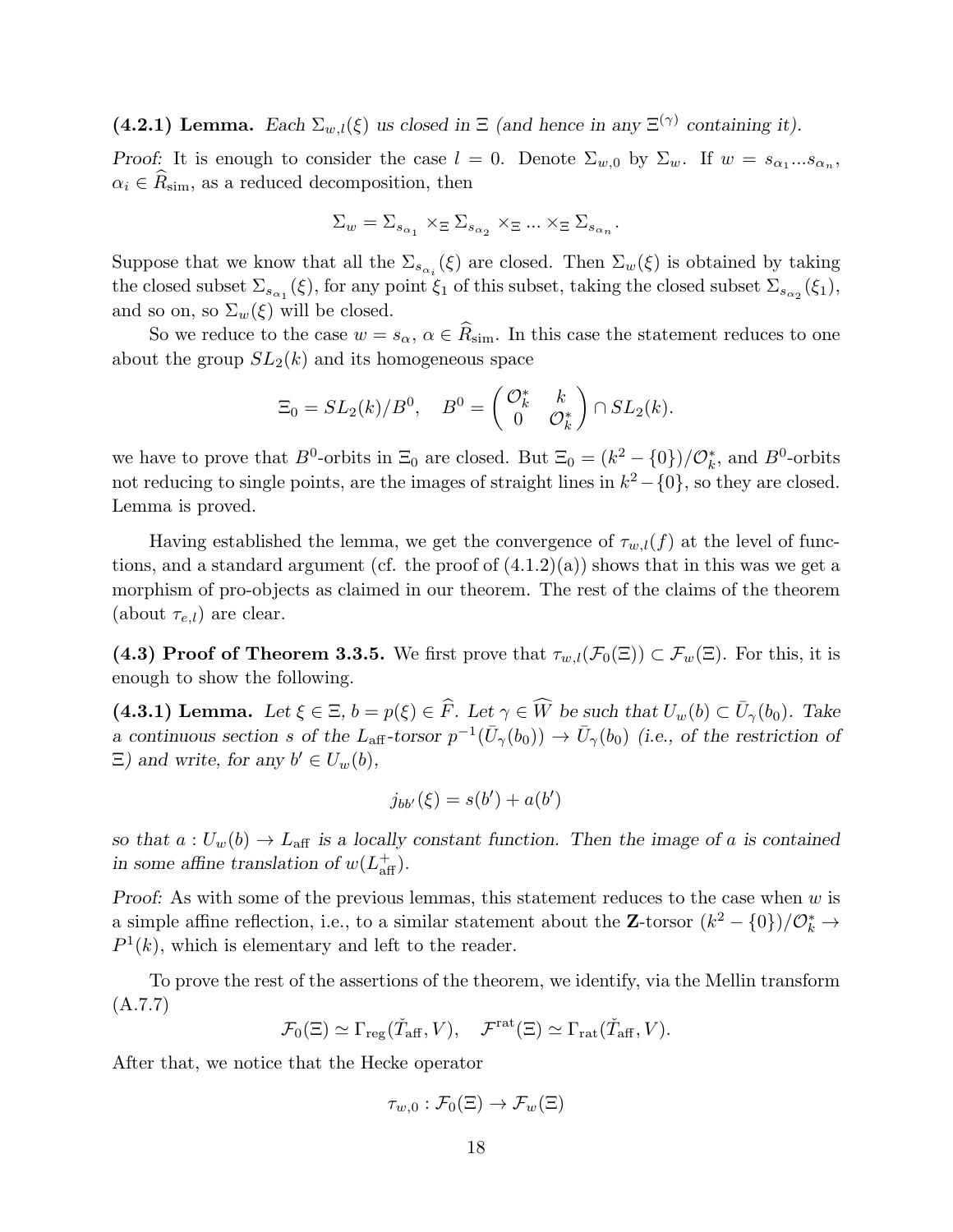is given by the same formula  $(3.3.2)=(4.1.5)$  as the operator induced by the principal series intertwiner  $M_w$  on regular rections:

$$
\Gamma_{\text{reg}}(M_w) : \Gamma_{\text{reg}}(\check{T}_{\text{aff}}, V) \to \Gamma_{\text{rat}}(\check{T}_{\text{aff}}, W^*V) = \Gamma_{\text{rat}}(\check{T}_{\text{aff}}, V).
$$

We conclude that  $\tau_{w,0}(\mathcal{F}_0(\Xi)) \subset \mathcal{F}_w^{\text{rat}}(\Xi)$  and define the operator  $\tau_{w,0}^{\text{rat}}$  to be the operator induced by  $M_w$  on rational sections. Then, we define  $\tau_{w,l}^{\text{rat}} = \tau_{0,l} \circ \tau_{w,0}^{\text{rat}}$ , where  $\tau_{0,l}$  is the operator of shift by l. All the statements of the theorem follow now from the properties of the Mellin transform and of the intertwiners  $M_w$ .

(4.4) Proof of Theorem 3.3.8. (a) Because we can identify  $\tau_w^{\text{rat}}$  with the intertwiner  $M_w$ , an element of  $H_{rat}(\Gamma, \Delta_1)$  can be viewed as a finite formal linear combination  $\sum_{w \in \hat{W}} f_w(t) M_w$  with  $f_w \in \mathbf{C}(\check{T}_{\text{aff}})$ . Since  $A_w$  is just a rational multiple of  $M_w$ , we can as  $\sum_{w \in W} J^w(v) M^w$  with  $J^w \subset \mathcal{L}(\mathcal{A}_{\text{aff}})$ . Since  $M^w$  is just a rational interpretor  $M^w$ , we can as well think that  $H_{\text{rat}}(\Gamma, \Delta_1)$  consists of formal linear combinations  $\sum f_w(t) A_w$ . Because the  $A_w$  form a representation of  $\widehat{W}$  in  $\mathcal{F}^{\text{rat}}(\Xi) = \Gamma_{\text{rat}}(\check{T}_{\text{aff}}, V)$  and take  $V_{\lambda} \to V_{w \ast \lambda}$ , a natural algebra structure on  $H_{rat}(\Gamma, \Delta_1)$  is obtained by identifying it with the twisted group algebra  $\mathbf{C}(\check{T}_{\text{aff}})[\widehat{W}]_*$  formed with respect to the twisted action of W on  $\check{T}_{\text{aff}}$ . In other words,  $\mathbf{C}(\tilde{T}_{\text{aff}})[\widehat{W}]_*$  consists of formal finite sums

$$
\sum_{w \in \widehat{W}} f_w(t)[w], \quad [w] \cdot [w'] = [ww'], \quad [w]f = f_*^w[w], \quad f_*^w(t) := f(w^{-1} * t).
$$

The identification  $\mathbf{C}(\check{T}_{\text{aff}})[\widehat{W}]_* \to H_{\text{rat}}(\Gamma, \Delta_1)$  is just  $[w] \to A_w$ . Proposition 4.1.6 impies that in this way the map  $\tau$  from (3.3.7) becomes a homomorphism of algebras.

(b) In view of Definition 2.3.3, Theorem 2.2.3 and of the difference of the two actions of  $\widehat{W}$  on  $\widetilde{T}_{\text{aff}}$  (the "straight" action defining  $\mathbf{C}(\widetilde{T}_{\text{aff}})[\widehat{W}]$  and the action (4.1.3) defining  $\mathbf{C}(\tilde{T}_{\text{aff}})[\widehat{W}]_{*}$ , it is enough to prove the following.

(4.4.1) Proposition. In order that  $\phi = \sum_{w \in \widehat{W}} f_w(t) A_w \in H_{rat}(\Gamma, \Delta_1)$  belong to  $H(\Gamma, \Delta_1)$ , it is necessary and sufficient that the following hold:

(1) The only possible singularities of each  $f_w$  are poles of order  $\leq 1$  on  $\check{T}_{\alpha,q^{-1}}^{aff}$ ,  $\alpha \in \widehat{R}_+$ , with

$$
\operatorname{Res}_{\check{T}^{\operatorname{aff}}_{\alpha,q^{-1}}}(f_w) + \operatorname{Res}_{\check{T}^{\operatorname{aff}}_{\alpha,q^{-1}}}(f_{s_\alpha w}) = 0, \quad w \in \widehat{W}, \alpha \in \widehat{R}_+.
$$

(2) Each  $f_w$  vanishes along each  $\check{T}_{\alpha,1}^{\text{aff}}, \alpha \in D(w)$ .

Proof: Let us summarize the relevant properties of the  $A_w$  which follow from their defininition and from the properties of the  $M_w$  (Proposition 4.1.6):

(4.4.2) Each  $A_w$  has a first order pole along each  $\check{T}_{\alpha,1}^{\text{aff}}, \alpha \in D(w)$ , and no other singularities.

Note that  $s_{\alpha} * \lambda = \lambda$  for  $\lambda \in \tilde{T}_{\alpha,q^{-1}}^{aff}$ , so if  $\lambda$  is a general point of  $T_{\alpha,q^{-1}}^{aff}$ , then  $A_{s_{\alpha}}: V_{\lambda} \to V_{\lambda}$  is a well-defined involution (in the category of pro-vector spaces).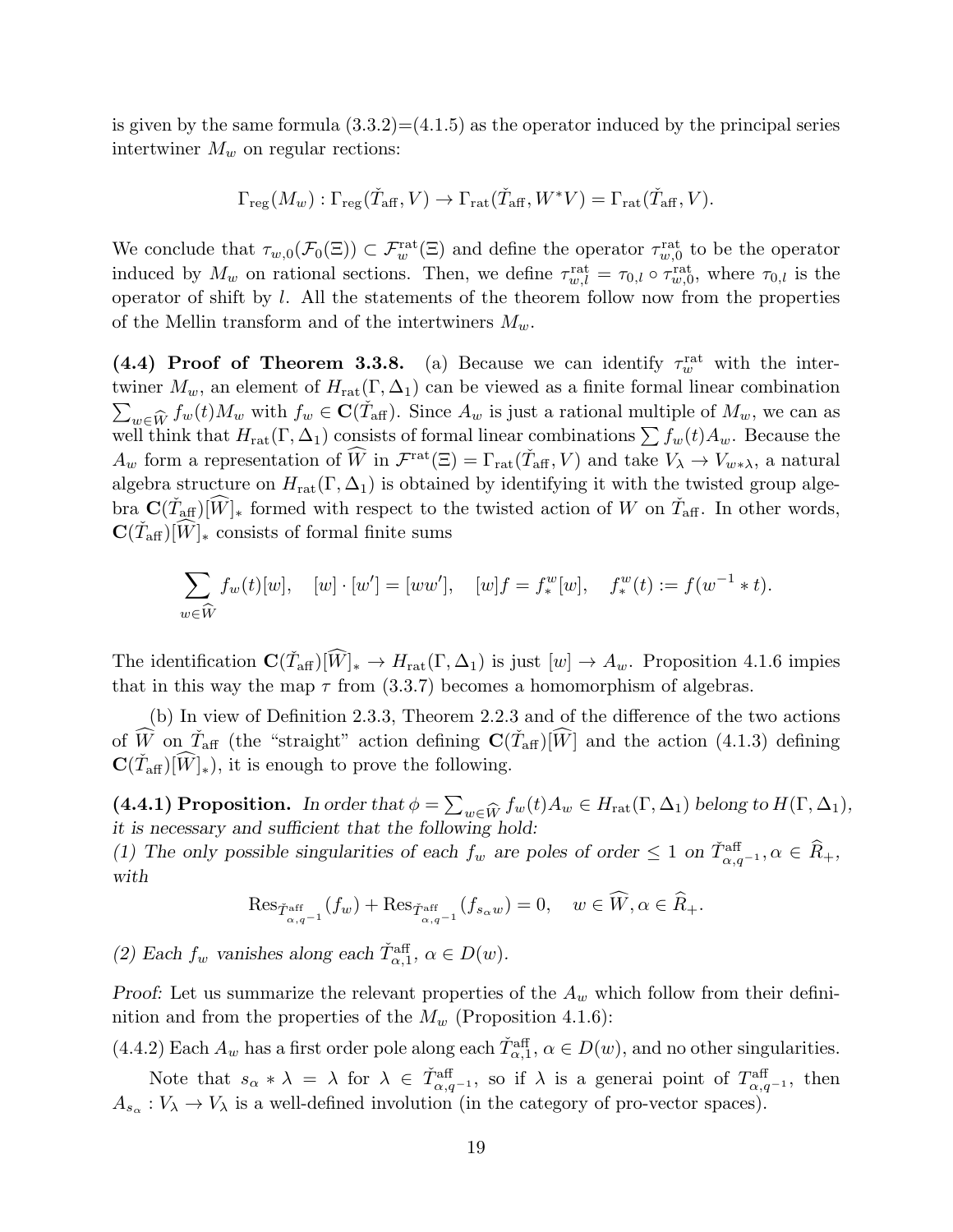# (4.4.3) Lemma. In the above situation,  $A_{s_\alpha}: V_\lambda \to V_\lambda$  is the identity.

*Proof:* If  $\alpha$  is a simple affine root, the statement reduces to that about the intertwiner A in the unramified principal series of  $SL_2(k)$ . Namely, that the action of A in the space of halfmeasures on  $P^1(k)$  (i.e., of sections of the standard square root of the bundle of measures) is the identity. This is well known as the corresponding representation is irreducible [GGP]. The case of a general  $\alpha \in \widehat{R}_+$  is obtained from this by conjugation: we take  $w \in \widehat{W}$  such that  $w(\alpha) = \beta \in \widehat{R}_{\text{sim}}$ , then  $A_w$  intertwines the  $A_{s_\alpha}$ -action on  $V_\lambda$ ,  $\lambda \in \widetilde{T}_{\alpha,q-1}^{\text{aff}}$  and the  $A_{s_{\beta}}$ -action on  $V_{\mu}$ ,  $\mu = w * \lambda \in \check{T}_{\beta,q^{-1}}^{aff}$ . Lemma 4.4.3 is proved.

We need another lemma to pinpoint the origin of the conditions (1) of Proposition 4.4.1. Let E be a free C[[x]]-module (possibly of infinite rank). We denote  $\overline{E} = E/xE$ the vector space which can be thought of as the fiber of E (as a bundle) at  $x = 0$ . If  $E = (E_i)_{i \in I}$  is a strict pro-object in the category of free C[[x]]-modules, we will denote by  $\overline{E}$  the pro-vector space  $(\overline{E}_i)_{i\in I}$ . Let now  $\mathbf{Z}/2 = \{1, s\}$  act on  $\mathbf{C}[[x]]$  by  $s^*(x) = -x$  amd suppose that E is a  $\mathbb{Z}/2$ -equivariant (pro-) free C[[x]]-module. In other words, we have a C-linear involution  $s : E \to E$  such that  $s(xe) = -xs(e)$ . Then s induces an involution  $\bar{s}: \bar{E} \to \bar{E}$  of (pro-) vector spaces.

(4.4.4) Lemma. Suppose, in the above situation, that  $\bar{s} = Id$ . Consider  $\mathbf{C}((x))[\mathbf{Z}/2]$ , the twisted group algebra with coefficients in  $\mathbf{C}((x))$ . It acts naturally on  $E \otimes \mathbf{C}((x))$ . In order that the action of  $f_0(x) + f_1(x)[s]$  preserve E, it is necessary and sufficient that the following hold:

(a) ord<sub>x</sub> $(f_i) \geq -1$ ,  $i = 0, 1$ . (b) Res $(f_0) + \text{Res}(f_1) = 0.$ 

The proof is left to the reader.

We now return to the proof of Proposition 4.4.1. Assume that  $\Sigma_w f_w(t) A_w$  preserves the regular sections of V. As each  $A_w$  does indeed have a pole along each  $\check{T}_{\alpha,1}^{\text{aff}}, \alpha \in D(w)$ , the condition (2) follows. Since the  $A_w$  have no other singularities, each  $f_w(\lambda)$  should be regular at every  $\lambda$  whose stabilizer in  $\widehat{W}$  is trivial, i.e.,  $\lambda \notin \bigcup_{\alpha \in \widehat{R}_+} \check{T}_{\alpha,q^{-1}}^{\text{aff}}$ . Further, by  $\alpha \in R_+$ taking a generaic point, say,  $\lambda_0$ , of some  $\check{T}^{\text{aff}}_{\alpha,q^{-1}}$ , we have  $\text{Stab}(\lambda_0) = \{1, s_\alpha\}$ . By taking a 1-dimensional formal transversal slice to  $\check{T}^{\text{aff}}_{\alpha,q^{-1}}$  al  $\lambda_0$ , we see that the rest of the conditions required in (1), follow from Lemmas 4.4.4 and 4.4.3. The proof of sufficiency of (1) and (2) for  $\sum f_w(t)A_w$  to preserve regular sections, is similar.

This finishes the proof of Proposition 4.4.2 and Theorem 3.3.8.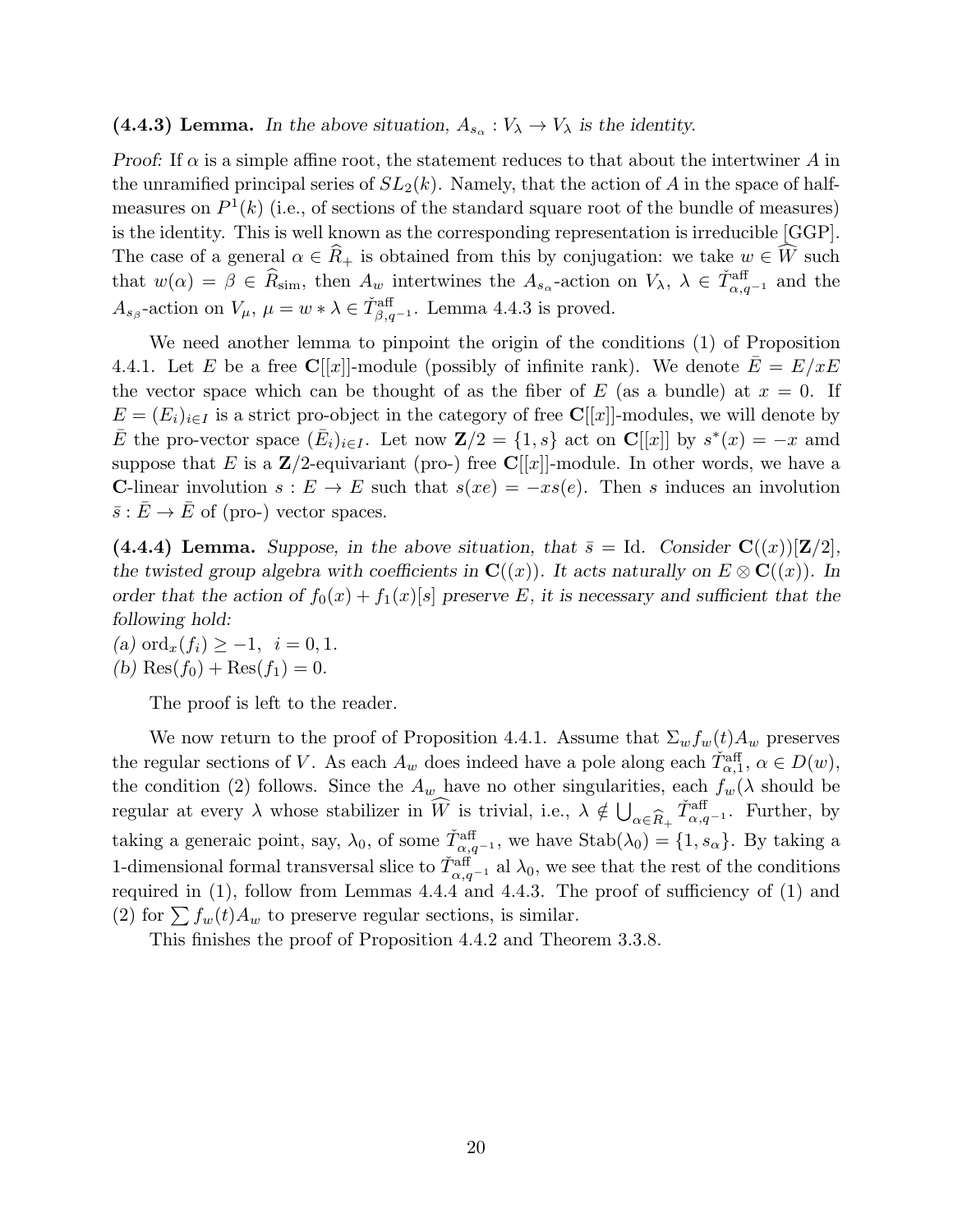### Appendix. Analysis on ind/pro objects.

 $(A.1)$  Instances of elementary description. For a category C we note by  $\text{Ind}(\mathcal{C})$  and  $Pro(\mathcal{C})$  the categories of ind- and pro-objects in  $\mathcal{C}$ . Their objects are filtering inductive or projective systems  $(X_i)_{i\in I}$  over C, i.e., co- or contravariant functors  $I\to\mathcal{C}$ , where I is a small filtering category. For background, see [AGV] Exp. I and [AM]. Sometimes we will use the notations " $\lim_{i \to \infty} X_i$ , " $\lim_{i \to \infty} X_i$  for the ind/pro-object  $(X_i)$ . By Ind<sup>Ro</sup>(C), Pro<sup>R</sup><sup>o</sup>(C) we will denote the full subcategories formed by  $(X_i)_{i\in I}$  with  $Ob(I)$  countable. By  $Ind_s(\mathcal{C},$  $Pro_s(\mathcal{C})$  we will denote the full subcategories formed by strict ind- or pro-objects, i.e., by inductive (projective) systems in which all the structure maps are monomorphisms (epimorphisms).

We will need notations for the following categories (to be used in the main text):

 $\mathcal{S}_0$ ,  $\mathcal{S}$ : finite sets, all sets.

Vect<sub>0</sub>, Vect: finite-dimensional  $C$ -vector spaces, all vector spaces.

 $\text{Mod}_R^0$ ,  $\text{Mod}_R$  (R a ring): finitely presented left R-modules, all left R-modules.

 $Coh(S)$ ,  $QCoh(S)$  (S an algebraic variety over a field): coherent, quasicoherent sheaves of  $\mathcal{O}_S$ -modules.

P: compact Hausdorff totally disconnected spaces.

Ke: Kelley spaces [GZ], i.e., Hausdorff spaces Z such that  $U \subset Z$  is open iff  $U \cap C$  is open in C for any compact  $C \subset Z$ .

 $K:$  Kelley spaces which can be represented as a countable unions of compact subspaces lying in P.

The following is then elementary.

(A.1.1) Proposition. (a) The functors of taking the inductive or projective limit establish equivalences:

$$
\operatorname{Ind}(\mathcal{S}_0) \simeq \mathcal{S}, \operatorname{Ind}(\operatorname{Mod}_R^0) \simeq \operatorname{Mod}_R, \operatorname{Pro}(\mathcal{S}_0) \simeq \mathcal{P}, \operatorname{Ind}_s^{\aleph_0}(\mathcal{P}) \simeq \mathcal{K}.
$$

(b) The functor  $\lim_{\longleftarrow}$  : Pro<sub>s</sub>(Vect) → Vect is injective on Hom-sets.

In general, for an ind- or pro-object X we will denote by  $|X|$  the result of actually taking the limit of the inductive/projective system X. For example, if  $X = (X_i)$  is a pro-object in  $S_0$ , we will denote  $|X| = \lim_{\longleftarrow} X_i$  the corresponding object of  $P$  etc.

(A.2) Function spaces. For a finite set X let  $\mathcal{F}(X)$  be the space of functions  $X \to \mathbf{C}$ . This gives a contravariant functor  $\mathcal{F}: \mathcal{S}_0 \to \text{Vect}_0$ . We then extend it to pro-objects componentwise getting a functor, also denoted  $\mathcal{F}$ :

(A.2.1) F : Pro(S0) ≃ P → Ind(Vect0) ≃ Vect.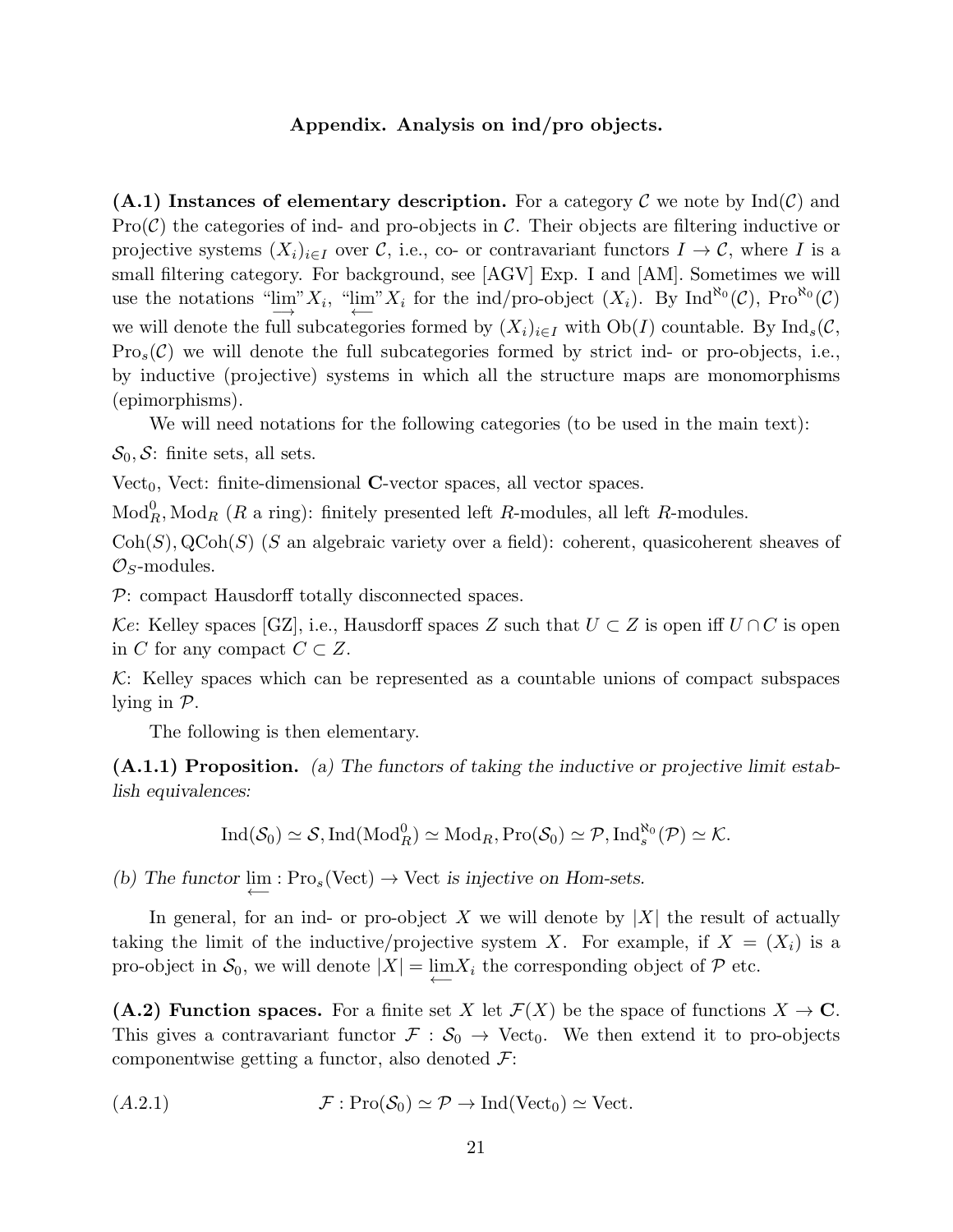For  $Y \in \text{Pro}(\mathcal{S}_0)$  the space  $|\mathcal{F}(Y)|$  consists of locally constant functions  $|Y| \to \mathbf{C}$ , i.e., functions which ar continuous if  $C$  is given the discrete topology. We then extend  $\mathcal F$  to ind-objects componentwise, getting

$$
(A.2.2) \t\t \mathcal{F}: \mathcal{K} \simeq \mathrm{Ind}_{s}^{\aleph_0}(\mathcal{P}) \to \mathrm{Pro}_{s}^{\aleph_0}(\mathrm{Vect}).
$$

Again, for  $Z \in \text{Ind}_{s}^{\aleph_0}(\mathcal{P})$  the space  $|\mathcal{F}(Z)|$  consists of continuous functions  $|Z| \to \mathbf{C}$  (with C discrete). But now the pro-object  $\mathcal{F}(Z)$  contains more information than the vector space  $|\mathcal{F}(Z)|$  (namely, the natural topology of projective limit of discrete spaces). In the present paper the function space of a space from  $K$  will be always understood as a pro-object.

(A.3) 2-limits. We recall some general categorical constructions.

Let  $(C_i)_{i\in I}$  be a filtering inductive system of categories, with structure functors denoted  $C(\alpha)$ :  $C_i \to C_j$  for  $\alpha \in \text{Hom}_I(i, j)$ . The direct 2-limit  $2\lim_{\alpha \to i \in I} C_i$  is the category whose objects are pairs  $(i, X_i)$  with  $i \in I, X_i \in C_i$ , with

$$
(A.3.1) \qquad \operatorname{Hom}((i, X_i), (j, X_j)) = \underline{\lim}_{(k, \alpha, \beta) \in I/\{i, j\}} \operatorname{Hom}_{C_k}(C(\alpha)(X_i), C(\beta)(X_j)).
$$

Here  $I/\{i, j\}$  is the category whose objects are diagrams in I of the form

$$
i \to k \leftarrow j
$$

with the obvious concept of morphisms. This category is a certain localization of the category called the quasi-colimit in [Gra], p. 201 and the homotopy limit in [Th].

If  $(C_i)_{i\in I}$  is a filtering projective system of categories, with structure functors  $C(\alpha): C_j \to C_i$  for  $\alpha: i \to j$ , then the inverse 2-limit  $2\lim_{\substack{\longleftarrow \\ i \in I}} C_i$  is the category whose objects are systems  $\{(E_i)_{i\in I},(\phi_\alpha)_{\alpha\in\mathrm{Mor}(I)}\}$  where  $E_i\in C_i$  and  $\phi_\alpha:C(\alpha)(E_j)\to E_i$  are isomorphisms, coimpactible in the obvious sense. A morphism in  $2 \underset{\longleftarrow}{\lim} C_i$  from  $\{(E_i), (\phi_\alpha)\}$ to  $\{(E'_i),(\phi'_\alpha)\}\$ is a family  $(f_i: E_i \to E'_i)$  compatible with the  $\phi_\alpha, \phi'_\alpha$ . This construction is called quasi-limit in [Gra], p. 217.

 $(A.4)$  Categories of bundles and torsors. Let X be a finite set. A rank r complex vector bundle on X is just a collection  $(V_x)_{x\in X}$  of r-dimensional C-vector spaces. let  $Bun_r(X)$  be the category of such bundles. The correspondence  $X \mapsto Bun_r(X)$  gives a contravariant (2-)functor  $S_0 \to \mathcal{C}at$ , and we extend it to  $\text{Ind}_s^{\aleph_0}(\text{Pro}(\mathcal{S}_0)) \simeq \mathcal{K}$  by taking the 2-limits, i.e., setting

$$
(A.4.1) \qquad \qquad \text{Bun}_r(\text{``lim''}i\in IY_i) = 2\lim_{i\in I} \text{Bun}_r(Y_i), \quad Y_i \in \mathcal{S}_0,
$$

$$
(A.4.2) \qquad \text{Bun}_r(\text{``lim''}j\in JZ_j) = 2\lim_{\leftarrow j\in J} \text{Bun}_r(Z_j), \quad Z_j \in \text{Pro}(\mathcal{S}_0),
$$

Objects of these categories will be called topological C-vector bundles. For a vector bundle E on a finite set X the space of sections  $\Gamma(X, E)$  is an object of Vect<sub>0</sub>, for a bundle E over a profinite set Y the space  $\Gamma(Y, E)$  is an object of Ind(Vect<sub>0</sub>) = Vect (i.e., just a vector space) and for a bundle over an object of K it is an object of  $Pro_s(Vect)$ . The following is elementary.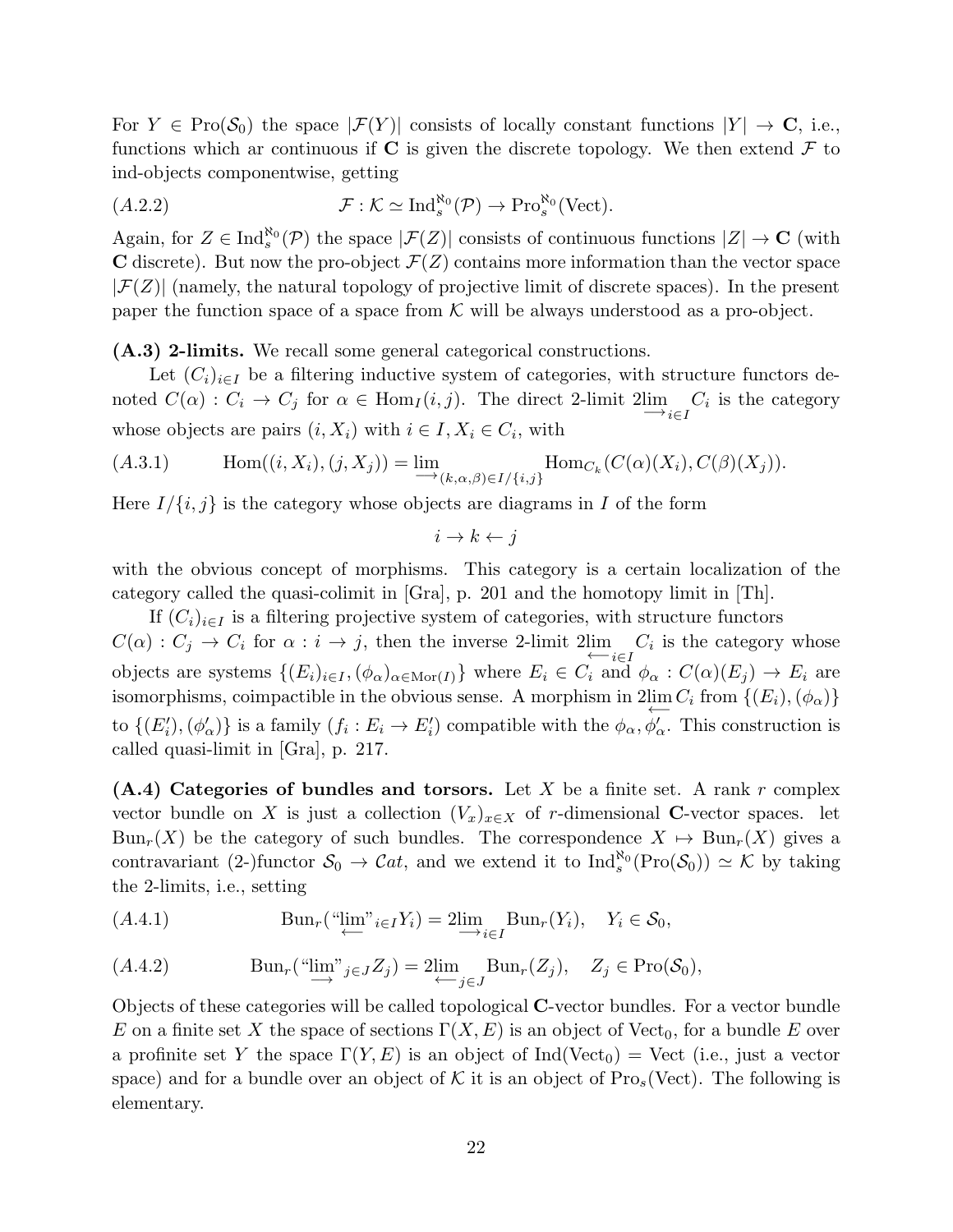(A.4.3) Proposition. For  $Y \in \text{Pro}(\mathcal{S}_0)$  the category  $\text{Bun}_r(Y)$  is equivalent to the category of rank r locally constant sheaves of C-vector spaces on  $|Y| \in \mathcal{P}$ .

Such locally constant sheaves are the same as rank r vector bundles given by locally constant transition functions.

The same approach will be followed in all other situations. For example, if k is a local field such as in (1.2), then for  $Y \in \mathcal{P}$  we have the category  $k - Bun_r(Y)$  of topological  $k$ -vector bundles on Y of rank r (given by continuous, not necessarily locally constant, transition functions) and their continuous linear morphisms. The category of topological k-vector bundles on  $Z = (Z_i)_{i \in I} \in \text{Ind}_s^{\aleph_0}(\mathcal{P})$  is defined by

$$
(A.4.4) \t\t k - Bun_r(Z)=2lim_{\leftarrow i\in I}k - Bun_r(Z_i).
$$

Let A be a free Abelian group of finite rank. For a finite set X let  $A - Tors(X)$  be the category of A-torsors over X. We extend the (2-)functor  $A - T$ ors :  $S_0 \rightarrow \mathcal{C}at$  to  $\operatorname{Ind}_{s}^{\aleph_0}(\operatorname{Pro}(\mathcal{S}_0))$  as before:

$$
(A.4.5) \t A - Tors("lim"_{i \in I} Y_i) = 2lim_{i \in I} A - Tors(Y_i), \quad Y_i \in S_0,
$$

$$
(A.4.6) \tA - Tors("lim"_{j \in J} Z_i) = 2lim_{j \in J} A - Tors(Z_j), \tZ_j \in Pro(S_0).
$$

(A.4.7) Proposition. Let  $Y = \lim_{\longleftarrow}^{\infty} i \in I Y_i \in \text{Pro}(\mathcal{S}_0)$ . For  $B = (i, B_i) \in A - \text{Tors}(Y)$  set

$$
|B| = \lim_{\leftarrow} V(\alpha)^* B_i,
$$

where  $I/i$  is the category of arrows  $i \stackrel{\alpha}{\to} j$ . Then  $|B| \to |Y|$  is an A-torsor in a topological sense. The correspondence  $B \mapsto |B|$  identifies  $A-\text{Tors}(Y)$  with the category of such topological torsors.

(A.5) Function spaces on torsors. Let A be as before,  $T_A = \text{Spec } \mathbb{C}[A]$  and B be a principal homogeneous A-space. We denote by  $\mathcal{F}(B)$  resp.  $\mathcal{F}_0(B)$  the space of functions, resp. finitely supported functions  $B \to \mathbb{C}$ . They are modules over  $\mathbb{C}[A]$ , and  $\mathcal{F}_0(B)$  is free of rank 1. Let  $\mathbf{C}(T_A)$  be the field of rational functions on  $T_A$ . Define

$$
(A.5.1) \t\t \mathcal{F}^{\mathrm{rat}}(B) = \mathcal{F}_0(B) \otimes_{\mathbf{C}[A]} \mathbf{C}(T_A).
$$

Let  $\Lambda \subset A \otimes \mathbf{R}$  be a strictly convex cone. Denote by  $\mathcal{F}_{\Lambda}(B) \subset \mathcal{F}(B)$  the space of functions whose support is contained in an affine translation of  $\Lambda$ . Clearly,  $\mathcal{F}_{\Lambda}(A)$  is a ring (by convolution) containing  $\mathcal{F}_0(A) = \mathbf{C}[A]$  and  $\mathcal{F}_\Lambda(B)$  is an  $\mathcal{F}_\Lambda(A)$ -module.

An element  $f: A \to \mathbf{C}$  of  $\mathcal{F}_{\Lambda}(A)$  can be seen as a formal power series  $\sum_{a \in A} f(a) t^a$ . let  $\mathcal{F}_{\Lambda}^{\mathrm{rat}}(A)$  be the set of f for which this series is an expansion of a rational function. The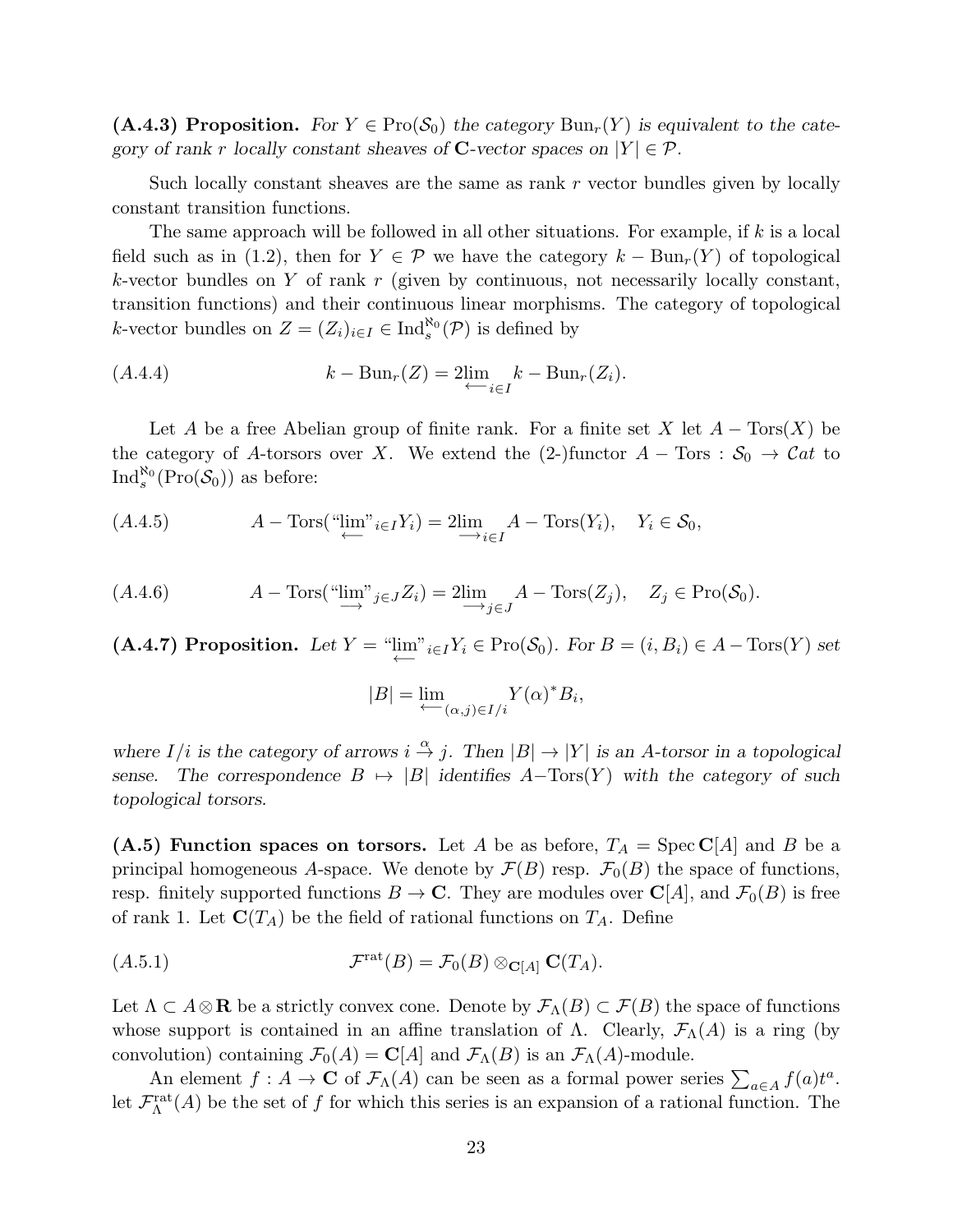conditions of f imposed by saying that  $f \in \mathcal{F}_{\Lambda}^{\text{rat}}(A)$ , are translationally invariant, so for an A-torsor B it makes sense to say that  $f \in \mathcal{F}_{\Lambda}(B)$  is rational. So we get an  $\mathcal{F}_{\Lambda}^{\text{rat}}(A)$ submodule  $\mathcal{F}_{\Lambda}^{\mathrm{rat}}(B) \subset \mathcal{F}_{\Lambda}(B)$ . Note that we have a natural embedding (summation map)

$$
(A.5.2) \t\t \Sigma_{\Lambda} : \mathcal{F}_{\Lambda}^{\mathrm{rat}}(B) \hookrightarrow \mathcal{F}^{\mathrm{rat}}(B).
$$

Let now X be a finite set and B be an A-torsor over X. The above constructions, applied pointwise (in  $X$ ) give the spaces

$$
\mathcal{F}_0(B) \in \text{Mod}_{\mathbf{C}[A]}^0, \quad \mathcal{F}(B) \in \text{Mod}_{\mathbf{C}[A]}, \quad \mathcal{F}^{\text{rat}}(B) \in \text{Mod}_{\mathbf{C}(T_A)}^0,
$$

$$
(A.5.3) \t\t \mathcal{F}_{\Lambda}(B) \in \text{Mod}^0_{\mathcal{F}_{\Lambda}(A)}, \quad \mathcal{F}_{\Lambda}^{\text{rat}}(B) \in \text{Mod}^0_{\mathcal{F}_{\Lambda}^{\text{rat}}(A)}.
$$

We then extend these constructions to torsors over objects of  $\mathcal{K} = \text{Ind}_{s}^{\aleph_0}(\text{Pro}(\mathcal{S}_0))$ . For  $Y = (Y_i)_{i \in I} \in \text{Pro}(\mathcal{S}_0)$  and  $B = (i, B_i) \in A - \text{Tors}(Y)$  set

$$
(A.5.4) \t\t \mathcal{F}(B) = "lim"_{(\alpha,j)\in I/i} \mathcal{F}(Y(\alpha)^*B_i) \in Ind(\text{Mod}_{\mathbf{C}[A]})
$$

and similarly for  $\mathcal{F}_0$ ,  $\mathcal{F}^{\text{rat}}$  etc. Note that the vector space  $|\mathcal{F}(B)|$  is contained in but not, in general, equal to, the space of locally constant functions on the locally compact space  $|B|$ . On the other hand,  $\text{Ind}(\text{Mod}_{\mathbf{C}[A]}^0) = \text{Mod}_{\mathbf{C}[A]}$  so the object  $\mathcal{F}_0(B)$  of the former category can be identified with the limit module  $|\mathcal{F}_0(B)|$ , and this module coincides with the space with compactly supported locally constant functions on  $|B|$ . Invoking  $(A.1.1)(a)$ , we will consider  $\mathcal{F}_0(B), \mathcal{F}^{\text{rat}}(B), \mathcal{F}_\Lambda(B), \mathcal{F}^{\text{rat}}_(\Lambda(B))$  simply as modules over their respective rings.

Next, let  $Z = (Z_j)_{j \in J} \in \text{Ind}_{s}^{\aleph_0}(\text{Pro}(\mathcal{S}_0))$  and  $B \in A - \text{Tors}(Z)$ , so B is a system of torsors  $B_i$  over  $Z_i$  equipped with identifications  $Z(\alpha)^* B_j \to B_i$ ,  $\alpha : i \to j$ . We define the function spaces on  $B$  to be the pro-objects

$$
(A.5.6)
$$
  

$$
\mathcal{F}_0(B) = \text{``lim"}_{i \in I} \mathcal{F}_0(B_i) \in \text{Pro}(\text{Mod}_{\mathbf{C}[A]}), \ \mathcal{F}(B) = \text{``lim"}_{i \in I} \mathcal{F}(B_i) \in \text{Pro}(\text{Ind}(\text{Mod}_{\mathbf{C}[A]}))
$$

and so on.

(A.6) Rational maps of pro-vector bundles. Let S be an irreducible affine algebraic variety over **C**. We denote by  $\Gamma_{reg} : \text{QCoh}(S) \to \text{Mod}_{\mathbf{C}[S]}$  the standard equivalence (the functor of regular sections) and  $\Gamma_{\text{rat}} : \text{QCoh}(S) \to \text{Mod}_{\mathbf{C}(S)}$  functor of rational sections (i.e., the composition of  $\Gamma_{reg}$  with the extension of scalars to  $\mathbf{C}(S)$ . For  $\mathcal{F}, \mathcal{G} \in \text{QCoh}(S)$ define

$$
\mathrm{Hom}_{\mathrm{rat}}(\mathcal{F}, \mathcal{G}) = \mathrm{Hom}_{\mathbf{C}(S)}(\Gamma_{\mathrm{rat}}(\mathcal{F}), \Gamma_{\mathrm{rat}}(\mathcal{G})).
$$

Suppose  $\mathcal{F}, \mathcal{G}$  are free (possibly of infinite rank). Then  $R \in \text{Hom}_{rat}(\mathcal{F}, \mathcal{G})$  can given by a (possibly infinite) matrix  $||r_{ij}||$  over  $\mathbf{C}(S)$ . For a rational function  $a \in \mathbf{C}(S)$  we denote by Sing(a) its singular locus, i.e., the union of irreducible hypersurfaces  $Z \subset S$  such that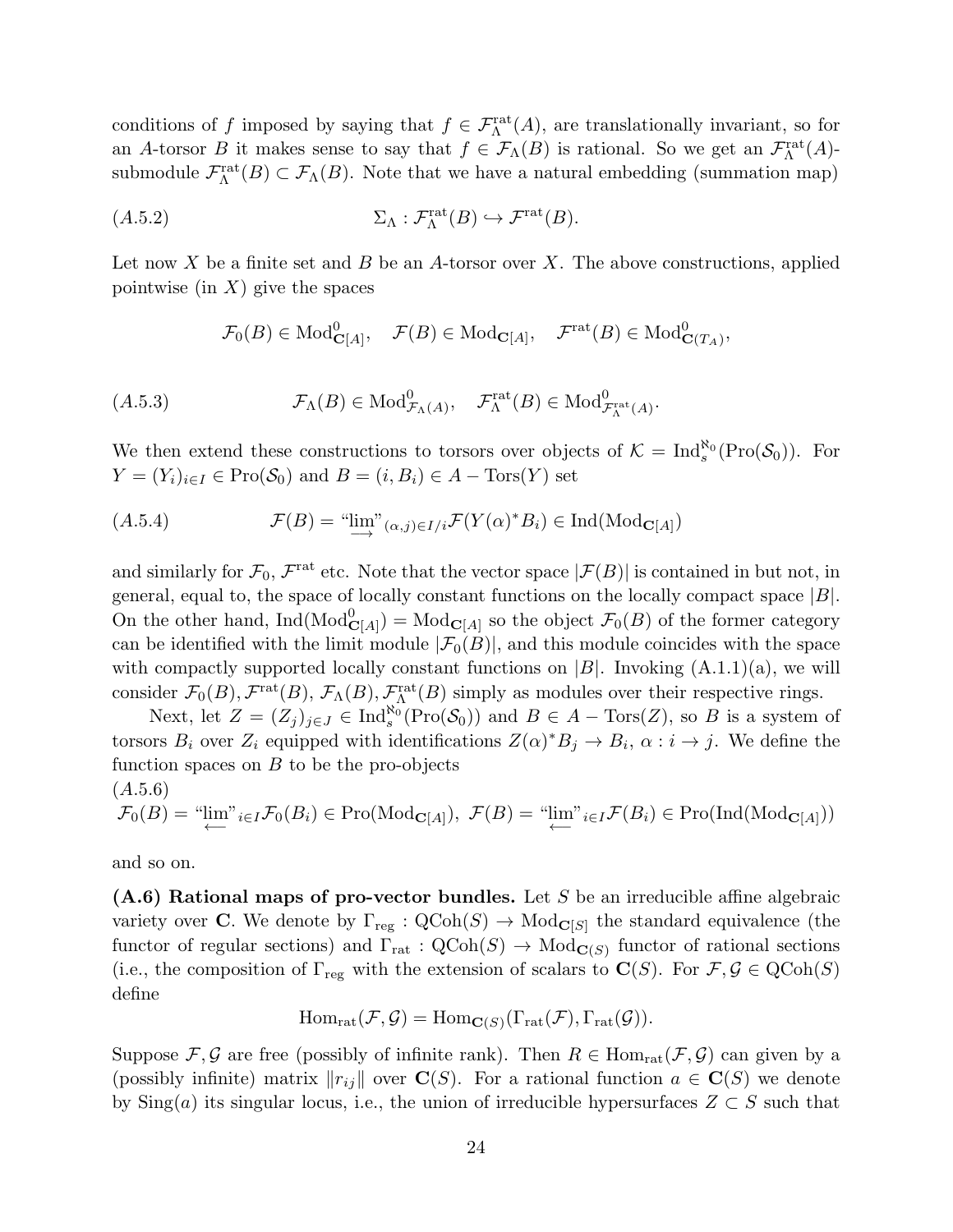$\text{ord}_Z(a) < 0$ . For a rational morphism  $R : \mathcal{F} \to \mathcal{G}$  of free  $\mathcal{O}_S$ -modules and an irreducible hypersurface  $Z \subset S$  we define  $\text{ord}_Z(R) = \inf_{i,j} \text{ord}_Z(r_{ij}),$  where  $||r_{ij}||$  is the matrix of R. This infimum (possibly equal to  $(-\infty)$ ) is independent on the choice of bases. We set  $\text{Sing}(R)$  to be the union of Z such that  $\text{ord}_Z(R) < 0$ .

Let now  $\mathcal{F} = (\mathcal{F}_i)$ ,  $\mathcal{G} = (\mathcal{G}_i)$  be two strict pro-objects in the category of free  $\mathcal{O}_S$ modules. According to the general definition of morphisms of pro-objects, we set

(A.6.2) 
$$
\text{Hom}_{\text{rat}}(\mathcal{F}, \mathcal{G}) = \varprojlim_{j} \lim_{i} \text{Hom}_{\text{rat}}(\mathcal{F}_i, \mathcal{G}_j).
$$

So a rational morphism  $A : \mathcal{F} \to \mathcal{G}$  is a compactible collection of rational morphisms  $A^{(j)}: \mathcal{F}_{i(j)} \to \mathcal{G}_j$ . We define

(A.6.3) Sing(A) = [ j Sing(A (j) , ordZ(A) = inf j ordZ(A (j) ).

It is clear that these concepts are unchanged under left of right composition with an isomorphism of pro-vector bundles.

 $(A.7)$  Mellin transform on torsors. Let B be a principal homogeneous A-space. For  $\lambda \in T_A$  let  $\mathcal{L}(\lambda)_B$  denote the 1-dimensional space of functions  $\psi : B \to \mathbb{C}$  which are homogeneous of degree  $\lambda$ , i.e., satisfy

$$
(A.7.1) \t\t \psi(a+b) = \lambda^a \psi(b), \quad a \in A, b \in B.
$$

When  $\lambda$  varies, the  $\mathcal{L}(\lambda)$  form the fibers of an algebraic line bundle  $\mathcal{L}_B$  on  $T_A$ . Let  $B^-$  = Hom<sub>A</sub>(B,A) be the torsor dual to B and i :  $T_A \rightarrow T_A$  be the inversion map:  $i(\lambda) = \lambda^{-1}$ . Notice that we have natural isomorphisms of algebraic line bundles

$$
\mathcal{L}_B^* \simeq \mathcal{L}_{B^-} \simeq i^* \mathcal{L}_B.
$$

The following is obvious from the construction.

(A.7.2) Proposition. We have a natural identification

$$
m_B: \mathcal{F}_0(B) \to \Gamma_{\text{reg}}(T_A, \mathcal{L}_B^*) \simeq \Gamma_{\text{reg}}(T_A, i^*\mathcal{L}_B) = \Gamma_{\text{reg}}(T_A, \mathcal{L}_B).
$$

It is defined as follows. For  $\phi \in \mathcal{F}_0(B)$  the linear form  $m_B(\phi) : \mathcal{O}_B \to \mathcal{O}_{T_A}$  takes  $\phi \in \mathcal{L}(\lambda)_B$ into  $\sum_{b \in B} \phi(b) \psi(b)$ .

We will call  $m_B$  the *Mellin transform* for B. Note that  $m_B$  induces the identification

$$
m_B^{\mathrm{rat}} : \mathcal{F}^{\mathrm{rat}}(B) \to \Gamma_{\mathrm{rat}}(T_A, \mathcal{L}_B)
$$

If X is a finite set of, say, n elements, and B is an A-torsor over  $X$ , then the above considerations can be applied to each fiber  $B_x, x \in X$  and give, for any  $\lambda \in T_A$ , a line bundle  $\mathcal{L}(\lambda) \in \text{Bun}_1(X)$ . Note that we have natural isomorphisms

$$
(A.7.3) \t\t \mathcal{L}(\lambda) \otimes \mathcal{L}(\lambda') \simeq \mathcal{L}(\lambda \lambda').
$$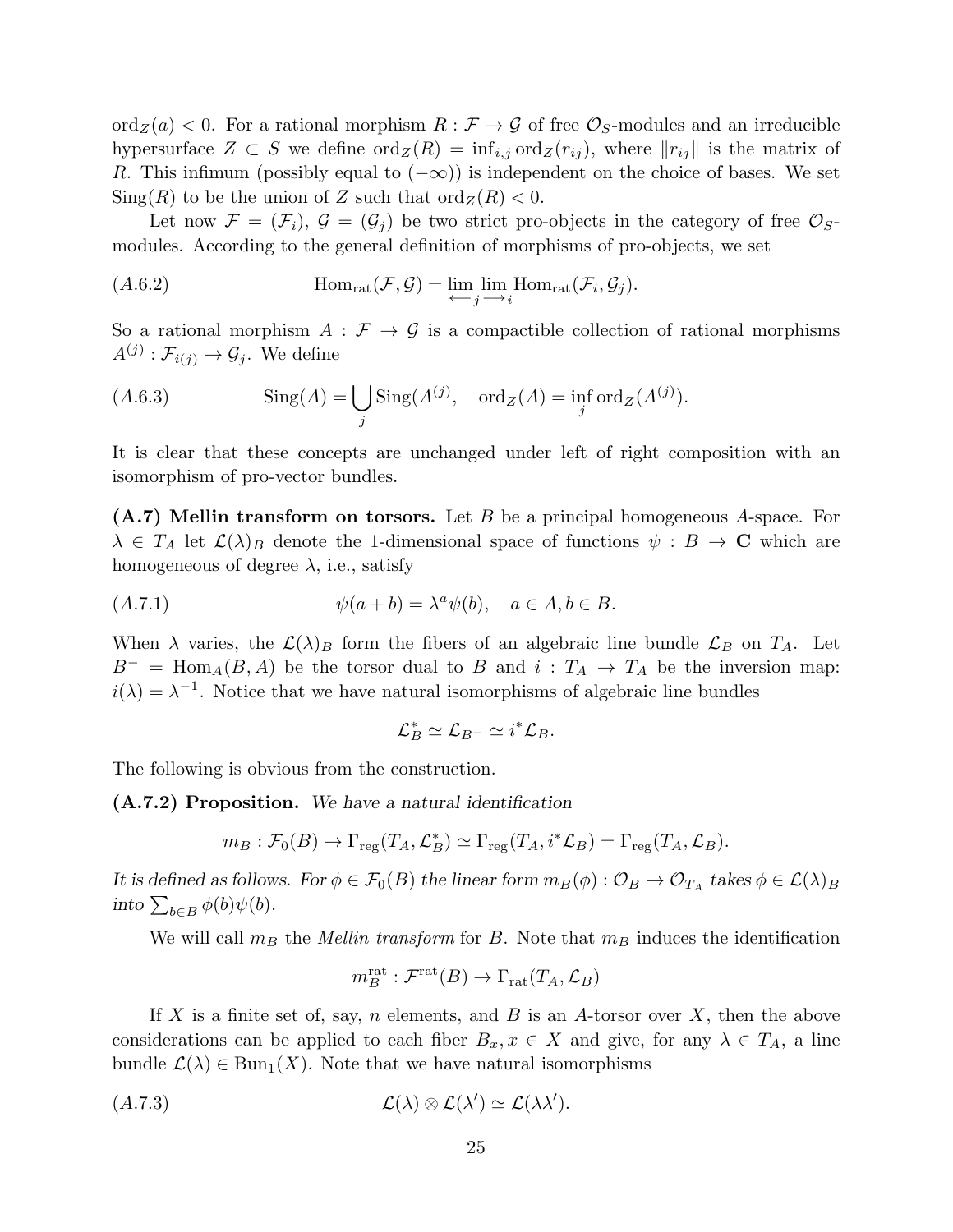The space  $\Gamma(X, \mathcal{L}(\lambda))$  (of dimension n) will be denoted  $V_\lambda$ . When  $\lambda$  varies, the  $V_\lambda$  form the fibers of an algebraic vector bundle V on  $T_A$  of rank n, and we have natural identifications

$$
(A.7.4) \t m_B: \mathcal{F}_0(B) \to \Gamma_{\text{reg}}(T_A, i^*V) = \Gamma_{\text{reg}}(T_A, V), \t m_B^{\text{rat}}: \mathcal{F}^{\text{rat}}(B) \to \Gamma_{\text{rat}}(T_A, V).
$$

Let  $Y = (Y_i)_{i \in I} \in \text{Pro}(\mathcal{S}_0)$  and  $B = (i, B_i)$  be an A-torsor over B. We get line bundles  $\mathcal{L}(\lambda)$  on Y in the sense of (A.4.1), which satisfy (A.7.3). The space  $V_{\lambda} = \Gamma(Y, \mathcal{L}(\lambda))$  is an object of Ind(Vect<sub>0</sub>), so we can consider it as just a vector space  $|V_\lambda|$ . The "bundle" V is an object of Ind( $\text{Coh}(T_A)$ ), so we can identify it with the quasicoherent sheaf  $|V| \in \text{QCoh}(T_A)$ . The functor

$$
\Gamma_{\mathrm{reg}} : \mathrm{Ind}(\mathrm{Coh}(T_A)) \to \mathrm{Ind}(\mathrm{Mod}^0_{\mathbf{C}[A]})
$$

obtained by extending  $\Gamma_{\text{reg}}: \text{Coh}(T_A) \to \text{Mod}_{\mathbf{C}[A]}^0$  to ind-objects, is identified with the functor of global sections  $Q\text{Coh}(T_A) \to \text{Mod}_{\mathbf{C}[A]}$  so we have a Mellin transform  $m_B$  as in (A.7.4), with  $\Gamma_{reg}(T_A), V$ ) understood in either of two senses. In addition, taking a trivialization of  $B_i$  over  $Y_i$ , we get the following.

 $(A.7.5)$  Proposition. For Y as above, the sheaf |V| is free so it can be regarded as an algebraic vector bundle (possibly of infinite rank). The fiber of this bundle at  $\lambda \in T_A$  us canonically identified with the vector space  $|V_\lambda|$ .

Next, we extend the above construction to an A-torsor B over  $Z = (Z_i)_{i \in I}$  from Ind<sup> $\aleph_0$ </sup> (Pro( $\mathcal{S}_0$ )). We get line bundles  $\mathcal{L}(\lambda)$  on Z in the sense of (A.4.2), which satisfy (A.7.3). The "spaces"  $V_{\lambda} = \Gamma(Z, \mathcal{L}(\lambda))$  are objects of Pro(Vect). The "bundle" V is an object of  $\text{Pro}(\text{QCoh}(T_A))$ . The functors (A.7.6)

$$
\Gamma_{\text{reg}}: \text{Pro}(\text{QCoh}(T_A)) \to \text{Pro}(\text{Mod}_{\mathbf{C}[A]}), \quad \Gamma_{\text{rat}}: \text{Pro}(\text{QCoh}(T_A)) \to \text{Pro}(\text{Mod}_{\mathbf{C}(T_A)})
$$

are defined componentwise. The Mellin transforms are now isomorphisms

$$
(A.7.7) \qquad m_B: \mathcal{F}_0(B) \to \Gamma_{\text{reg}}(T_A, i^*V) = \Gamma_{\text{reg}}(A, V), \quad m_B^{\text{rat}}: \mathcal{F}^{\text{rat}}(B) \to \Gamma_{\text{rat}}(T_A, V)
$$

in  $Pro(Mod_{C[A]})$ . Unlike the previous case, neither of the pro-categories involved can be given an "elementary" description, so dealing with pro-objects is unavoidable at this stage.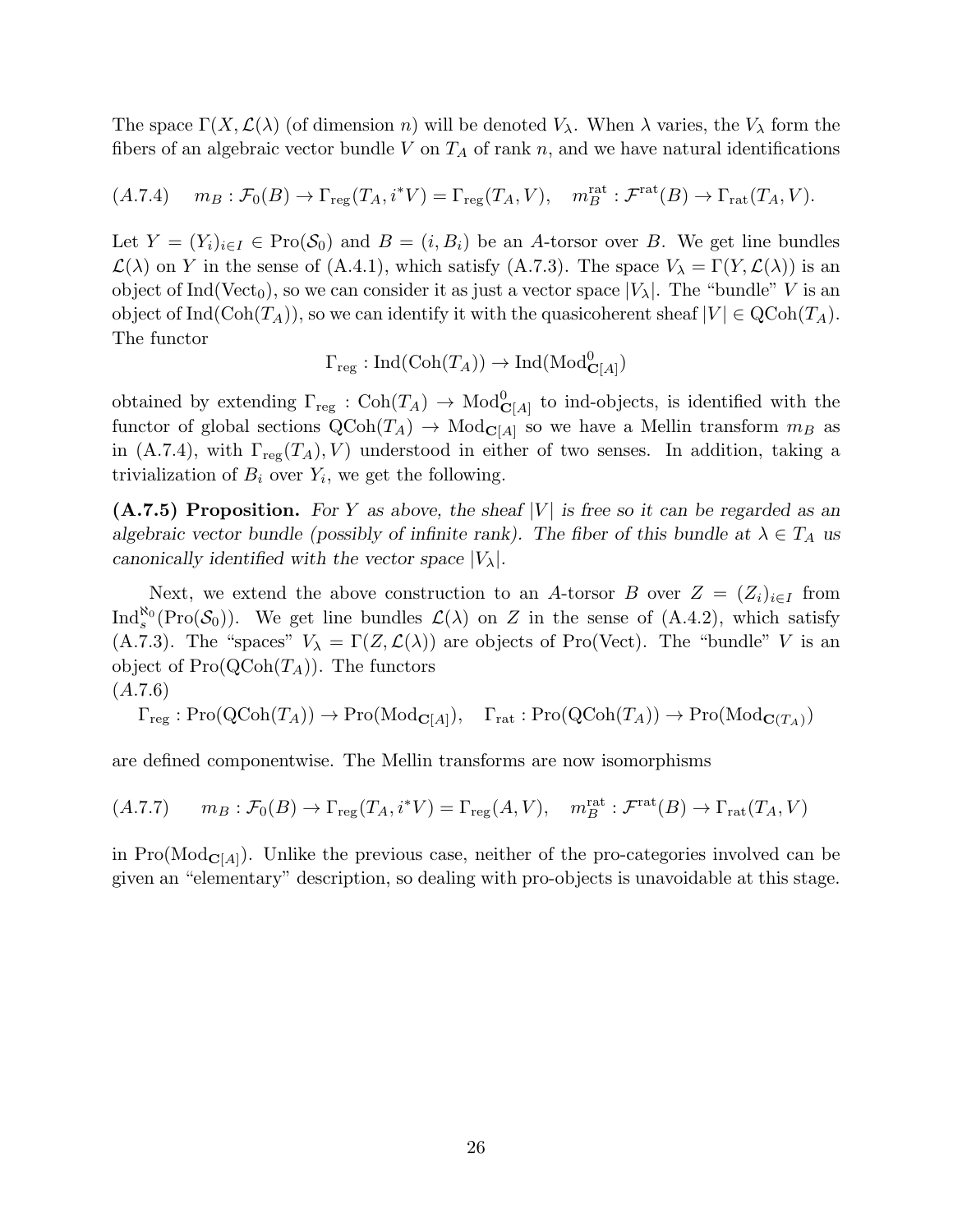# References

[AGV] M. Artin, A.Grothendieck, J.-L. Verdier, SGA4, Theorie des Topos et Cohomologie Etale des Schemas, t.1, Lecture Notes in Math. 269, Springer-Verlag, 1972.

[AM] M. Artin, B. Mazur, Etale Homotopy, Lecture Notes in Math. 100, Springer-Verlag, 1969.

[B] K. Brown, Buildings, Springer-Verlag, 1989.

[Cas] W. Casselman, Unramified principal series for p-adic groups I. The spherical function, Compositio Math. 40 (1980), 387-406.

[Ch] I. Cherednik, Double affine Hecke algebras and Macdonald's conjectures, Ann. Math. 141 (1995), 191-216.

[CK] N. Chriss, K. Khuri-Makdisi, On the Iwahori-Hecke algebra of a p-adic group, Int. Math. Res. Notices, 1998, no.2, 85-100.

[Dr] V.G. Drinfeld, Two-dimensional l-adic representations of the fundamental group of a curve over a finite field and automorphic forms on  $GL(2)$ , Amer. J. Math. 105 (1983), 85-114.

[FP] T. Fimmel, A.N. Parshin, Introduction to Higher Adelic Theory, book in preparation.

[GZ] P. Gabriel, M. Zisman, Calculus of Fractions and Homotopy Theory (Ergebnisse der Math. 35), Springer-Verlag, 1967.

[GG] H. Garland, I. Grojnowski, Affine Hecke algebras associated to Kac-Moody groups, preprint [q-alg/9508019.](http://arxiv.org/abs/q-alg/9508019)

[GGP] I.M. Gelfand, M.I. Graev, I.I. Piatetski-Shapiro, Representation theory and automorphic functions, Academic Press, 1969.

[GKV] V. Ginzburg, M. Kapranov, E. Vasserot, Residue construction of Hecke algebras, Adv. in Math. 128 (1997), 1-19.

[Gra] J.W. Gray, Formal Category Theory, Lecture Notes in Math. 391, Springer-Verlag, 1974.

[Kac] V. Kac, Infinite-dimensional Lie algebras, Camrbidge Univ. Press, 1984.

[Kat] K. Kato, The existence theorem for higher local class field theory, preprint M/80/43, IHES, 1980.

[KL] D. Kazhdan, G. Lusztig, Proof of the Deligne-Langlands conjecture for Hecke algebras, Invent. Math. 87 (1987), 153-215.